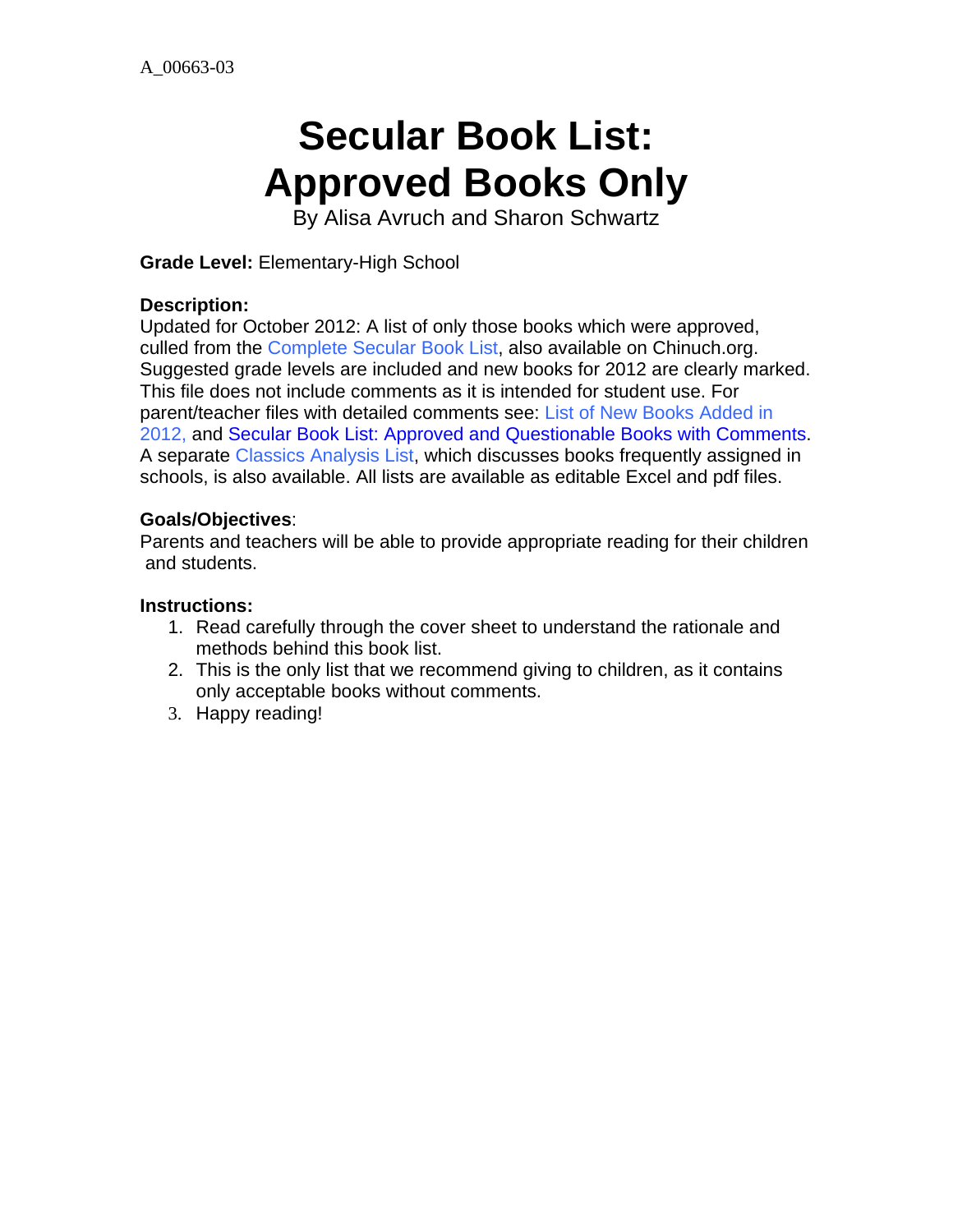*Revised 8/18/2011*  Dear Parents and Teachers,

As concerned mothers we have noticed that the quality and content of the books available to our children leaves much to be desired. As voracious readers ourselves, we know that the words a child (or adult!) reads can leave a permanent impression on his or her *neshama.* We also recognize that many children need the outlet that reading provides. We have therefore undertaken BE"H to compile an ongoing list of books that we have checked so that we can more easily provide our children with appropriate reading material.

The attached list is made up of our own personal opinions. It is not officially endorsed by any Rav or Yeshiva. It is entirely possible that we may have erred or overlooked some problems or that you will disagree with our assessments. We apologize for any mistakes or unclear recommendations.

**The complete list is not meant to be used by children**, as the comments column contains information that is inappropriate for them. If you wish to give a list to a child to take to the library, please use the "approved only" version, which does not have comments.

#### **Using this list**:

- Explanation of designations:
	- $\triangleleft$  OK we consider book to be acceptable
	- $\triangleleft$  OK? book is generally acceptable; parent should read comments to decide if appropriate
	- $\triangleleft$  OK??- book is questionable; parent should read comments to decide if appropriate
	- $\mathbf{\hat{P}}$  N? book is significantly problematic but may be acceptable in certain situations as determined by parent
	- $\mathbf{\hat{v}}$  N not acceptable
	- $\bullet$  C Classic. Book generally would not be read as independent reading. Comments for educators can be found on Classics Analysis List.
- Generally, we included grade levels only for recommended or questionable books.
- Where a book series is known by the series name, and has multiple authors (especially when the authors' names are not written on the book jackets), we generally used the series name in place of the author name (eg, American Girls, Wishbone).
- General notes about a series are often included in the comments about the first book listed for that series.
- Please note that the recommended grade levels are based on our own (nonscientific) analysis, based on our extensive experience as readers and parents of readers.
- This list may be copied and distributed, as a community service, as long as it does not have additional information added, and includes the cover page.
- This list is available in 2 formats:
	- (1) Complete list of approved and unapproved books, with comments
	- (2) Approved books only, with no comments

*We welcome your comments and questions.* 

| Alisa Avruch/Milwaukee, WI | Sharon Schwartz/Flushing, NY |
|----------------------------|------------------------------|
| Kosherbooks@juno.com       | $(206)$ 984-7294             |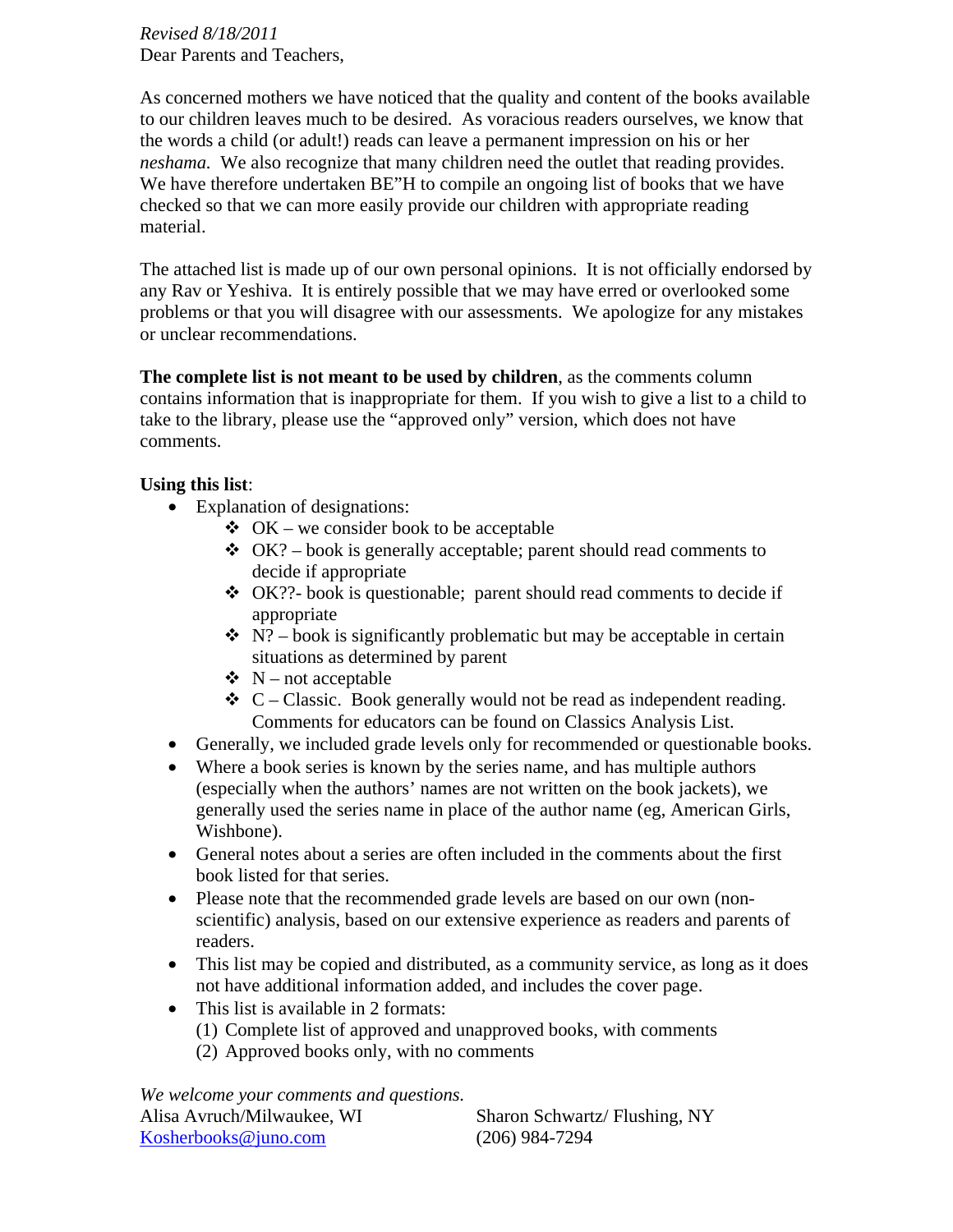# **Criteria used for determining a book's acceptability**

# **Introduction**

Each person has different levels of sensitivity about problematic issues in books. Please pay close attention to our "comments" column so that you can make your own judgments. As often as possible we include page numbers so that you can more easily decide on a book's appropriateness for a particular child or group. Please bear in mind that a book which may be acceptable for one child may be entirely inappropriate for another, depending on the child's maturity, reading level, reading style (i.e., skims vs. reads carefully), and personality.

Our main reasons for labeling a book as being problematic, fall into the basic categories listed below. Occasionally a book does not fit into any of these categories, but the overall tone is problematic. When this is the case, we will note it in the "comments" column.

# **Boy/girl relationship,** *tznius***, and** *negiah*

We are particularly sensitive to books that include this as a main focus, especially when the characters involved are not anywhere near marriageable age. Even minor boy/girl relationships will generally be rated with 'OK?' or 'OK??'. We will note if the relationship results in marriage, and if it has only minor negiah described. Books which do not contain actual boy/girl relationships but focus on thoughts or dreams of such relationships can be equally problematic. We generally overlook illustrations or descriptions of girls who are wearing "regular" clothing, even if not tzanua (eg, pants and a t-shirt), while more extreme cases (eg, bathing suits) will generally be noted. Some of the terms we use in the comments include: *minor romantic negiah* – handholding, quick hugs, kisses on the cheek, etc, mentioned in passing; *non-romantic negiah* – usually between "friends" or cousins or step siblings, with no romantic overtones.

# **Religion**

 Books that actually glorify or describe in detail another religion, are considered questionable or unacceptable, depending on frequency, length, and importance to plot. When we feel that pages can be torn out or lines crossed out without ruining the story line, we note page numbers. Please note that we chose to use the term "J—" for the subject of Christian worship. (Please note that the comments are meant for use by frum people; please be sensitive if sharing the list with non-frum or non-Jewish teachers).

 Books that mention religion in passing, or use a holiday as the setting without discussing it in religious terms, will often have a OK? or an "OK" with a comments. We will note if the religion is mentioned in a neutral way (eg: "he prayed" - without describing the prayers; quotes from the Old Testament; etc.).

 Books that bring up *hashkafik* issues (eg, evolution, dinosaurs, age of the world, etc.) will be noted in the comments section with a suggestion for parental (or teacher) guidance in discussing these topics with the child before he reads the book. Detailed *hashkafik* issues in a book will often render it "N".

# **Language**

 Books that are filled with objectionable language are considered "not recommended". Books with only a few unacceptable words will be generally be noted in the comments. We differentiate between *major language* (real curses), *minor language* (words that are not curses but we don't permit in our homes), *slang and street language* (rough language, unrefined language that sets a tone that a parent or teacher may not like), and *bathroom language* (self explanatory – usually very juvenile).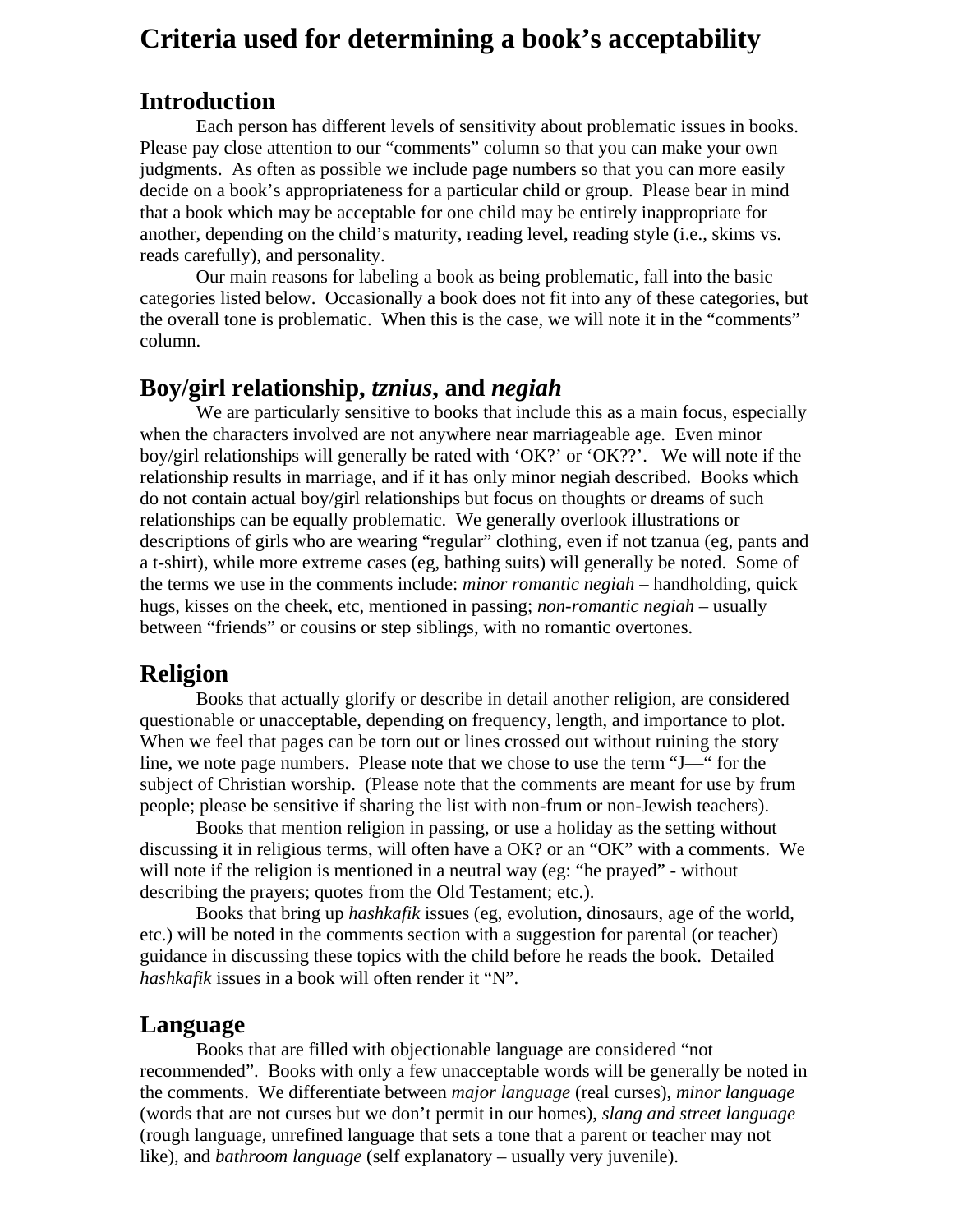Acceptability of language is dependant on the age of the intended audience. Minor language that would be unacceptable in an early grade school book, may be noted with "?" in a book intended for older readers.

 A well written book for older readers, which has no major issues other than a lot of minor language, or some major language, will generally be rated "OK??".

#### **Violence**

 Often violence in books is not considered universally problematic; it can be hard to judge. For example, an historical fiction book about the Civil War will have some gory battle scenes; a survival book may have man vs. animal violence; a fantasy book may have fights with or between magical creatures who are obviously not realistic. We try to note violence in the comments section and leave it to the parent/teacher to decide. Real violence and bullying among real people, that is glorified or exciting, may render a book "N".

# **Divorce, Death, Broken Families**

 When divorce is treated as a matter of fact, not glorified in any way, and mentioned in passing, we usually consider that acceptable. If divorce, death, broken families, or dysfunctional families is an important focus of a book, we will note that in the comments section. Children in similar situation *r"l* might find such books very therapeutic, but for others it might be completely inappropriate

# **Middos**

 Ideally, we wish all books would model good Middos for our children, but this is unfortunately not the case. Books which describe truly horrible Middos are considered "N", especially when it is the main focus of the story. If minor, it is mentioned in the comments; we also note whether the character seems to learn his lesson at the end of the book.

# **Fantasy and Magic**

We are not overly concerned about fantasy if a child is old enough to distinguish between fantasy and reality, and knows that real magic is *assur*. However, we recognize that there are varying opinions on this topic, and if it is a theme it is usually noted in the comments column

# **Street Reality, "Gritty" books**

 Some books focus on the unfortunate realities of the Western world, which we may not want to expose our children to, eg: drugs, homelessness, abuse, alcoholism, cults, etc. We note this in the comments section so that parents/teachers can make informed decisions.

# **TV, Movies, rock music, Internet, and other media**

 If a book glorifies the secular media or includes a great deal of its culture and language, we note this in the comments. If it is only mentioned in passing, we often overlook it, as this is, unfortunately, a regular part of the western world.

 Parents should be aware that some books provide web sites for readers to use in conjunction with the book. Our recommendation regarding the book does not include an endorsement of the content of the websites, nor does it sanction children's use of the internet. We will note in our comments when websites are included in a book.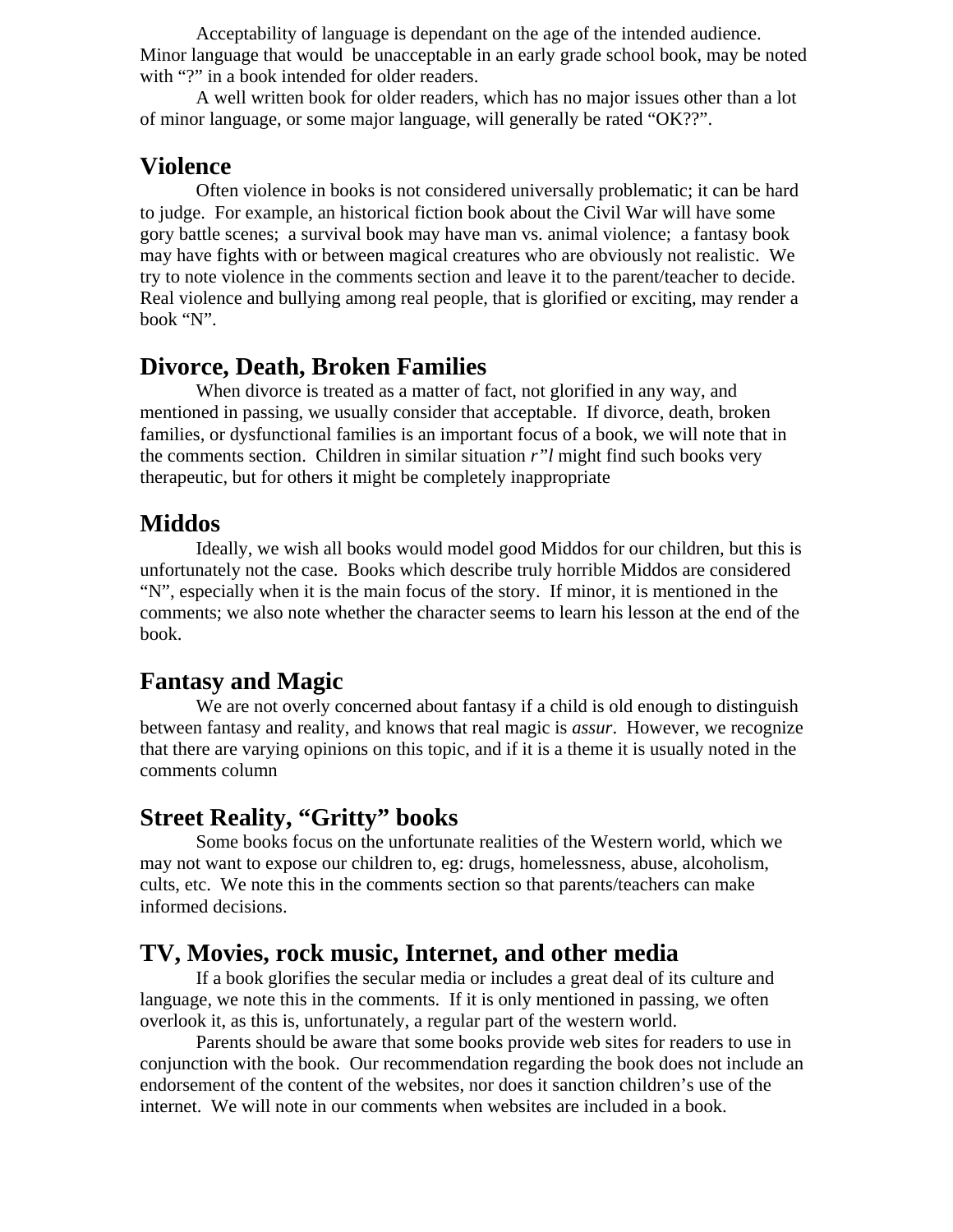# The Kosher Booklist

A List of Approved Books For Children and their Parents *Updated September 2012*

*This List may be copied, in whole or in part, As long as it is not changed, and includes this cover sheet*

*Additional copies can be obtained from:*

,

| Internet:     | chinuch.org (search 'secular book list') | (free) |
|---------------|------------------------------------------|--------|
| E-mail:       | kosherbooks@juno.com                     | (free) |
| <b>Phone:</b> | $(206)$ 984-7294 for information         |        |
|               | for ordering CD or booklet               |        |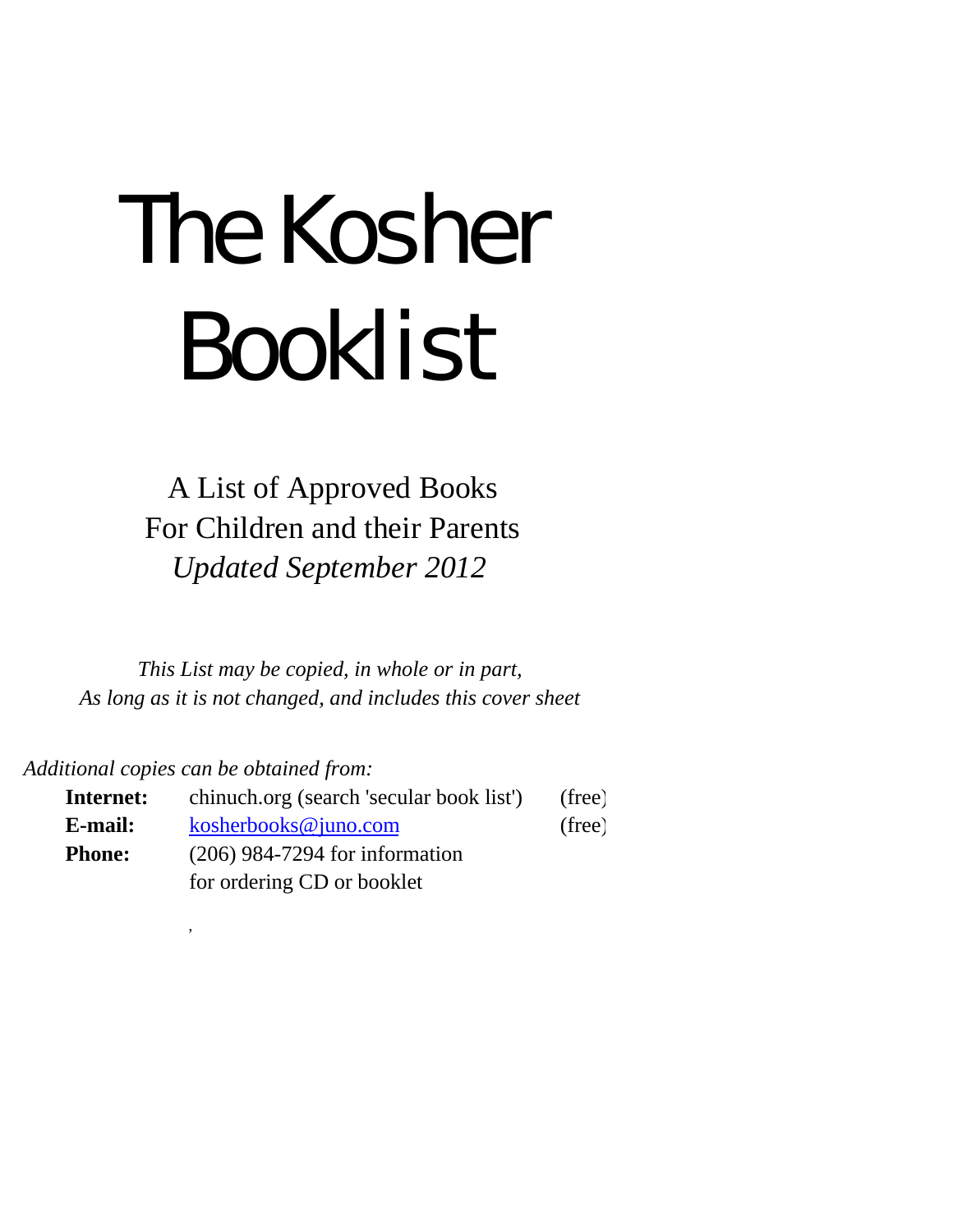|     | <b>Author</b> | <b>Title</b>                                  | grade              |           |
|-----|---------------|-----------------------------------------------|--------------------|-----------|
|     | Abbot, Tony   | The Secrets of Droon #01 - The Hidden         | $2 - 4$            | OK        |
|     |               | Stairs and the Magic Carpet                   |                    |           |
|     | Abbot, Tony   | The Secrets of Droon #03 - The Mysterious     | $2 - 4$            | OK        |
|     |               | Island                                        |                    |           |
|     | Abbot, Tony   | The Secrets of Droon #05 - The Great Ice      | $2 - 4$            | OK        |
|     |               | <b>Battle</b>                                 |                    |           |
|     | Abbot, Tony   | The Secrets of Droon #06 - The Sleeping       | $2 - 4$            | OK        |
|     |               | <b>Giant of Goll</b>                          |                    |           |
|     | Abbot, Tony   | The Secrets of Droon #07 - Into the Land of   | $2 - 4$            | OK        |
|     |               | the Lost                                      |                    |           |
|     | Abbot, Tony   | The Secrets of Droon #08 The Golden Wasp      | $2 - 4$            | <b>OK</b> |
|     |               |                                               |                    |           |
|     | Abbot, Tony   | The Secrets of Droon #10 - Quest for the      | $2 - 4$            | OK        |
|     |               | Queen                                         |                    |           |
|     | Abbot, Tony   | The Secrets of Droon #12 - Under the          | $2 - 4$            | OK        |
|     |               | Serpent                                       |                    |           |
|     | Abbot, Tony   | The Secrets of Droon #13: The Mask of         | $2 - 4$            | <b>OK</b> |
|     |               | Maliban                                       |                    |           |
|     |               |                                               |                    |           |
|     | Abbot, Tony   | The Secrets of Droon #14 - Voyage of the      | $2 - 4$            | OK        |
|     |               | Jaffa Wind                                    |                    |           |
|     | Abbot, Tony   | The Secrets of Droon #18 - Search for the     | $\overline{2} - 4$ | OK        |
|     |               | Dragon Ship                                   |                    |           |
|     | Abbot, Tony   | The Secrets of Droon #19: The Coiled Viper    | $2 - 4$            | OK        |
|     |               |                                               |                    |           |
|     | Abbot, Tony   | The Secrets of Droon #22 - The Isle of Mists  | $2 - 4$            | OK        |
|     |               |                                               |                    |           |
|     | Abbot, Tony   | The Secrets of Droon #24 - The Race to        | $2 - 4$            | OK        |
|     |               | Doobesh                                       |                    |           |
|     | Abbot, Tony   | The Secrets of Droon #25: The Riddle of       | $2 - 4$            | OK        |
|     |               | Zorfendorf Castel                             |                    |           |
|     | Abbot, Tony   | The Secrets of Droon #26: The Moon Dragon 2-4 |                    | OK        |
|     |               |                                               |                    |           |
|     | Abbot, Tony   | The Secrets of Droon #27 - The Chariot of     | $2 - 4$            | OK        |
|     |               | Queen Zara                                    |                    |           |
|     | Abbot, Tony   | The Secrets of Droon #29 - Pirates of the     | $2 - 4$            | ОK        |
|     |               | Purple Dawn                                   |                    |           |
|     | Abbot, Tony   | The Secrets of Droon #30 - Escape from        | $2 - 4$            | OK        |
|     |               | Tabar-Loo                                     |                    |           |
|     | Abbot, Tony   | The Secrets of Droon #31 - Queen of           | $2 - 4$            | OK        |
|     |               | Shadow Thorn                                  |                    |           |
|     |               |                                               |                    |           |
|     |               |                                               |                    |           |
|     |               |                                               |                    |           |
|     |               |                                               |                    |           |
|     |               |                                               |                    |           |
|     | Abbot, Tony   | The Secrets of Droon #32 - The Treasure of    | $2 - 4$            | OK        |
|     |               | the Orkins                                    |                    |           |
| new | Abbot, Tony   | The Secrets Of Droon #11 The Hawk Bandits 2-4 |                    | OK        |
|     |               | of Tarkoom                                    |                    |           |
|     | Abbot, Tony   | The Secrets Of Droon #28 In The Shadow of     | $2 - 4$            | OK        |
| new |               | Goll                                          |                    |           |
| new | Abbot, Tony   | The Secrets Of Droon #36 Knights of the       | $2 - 4$            | OK        |
|     |               | Ruby Wand                                     |                    |           |
|     |               |                                               |                    |           |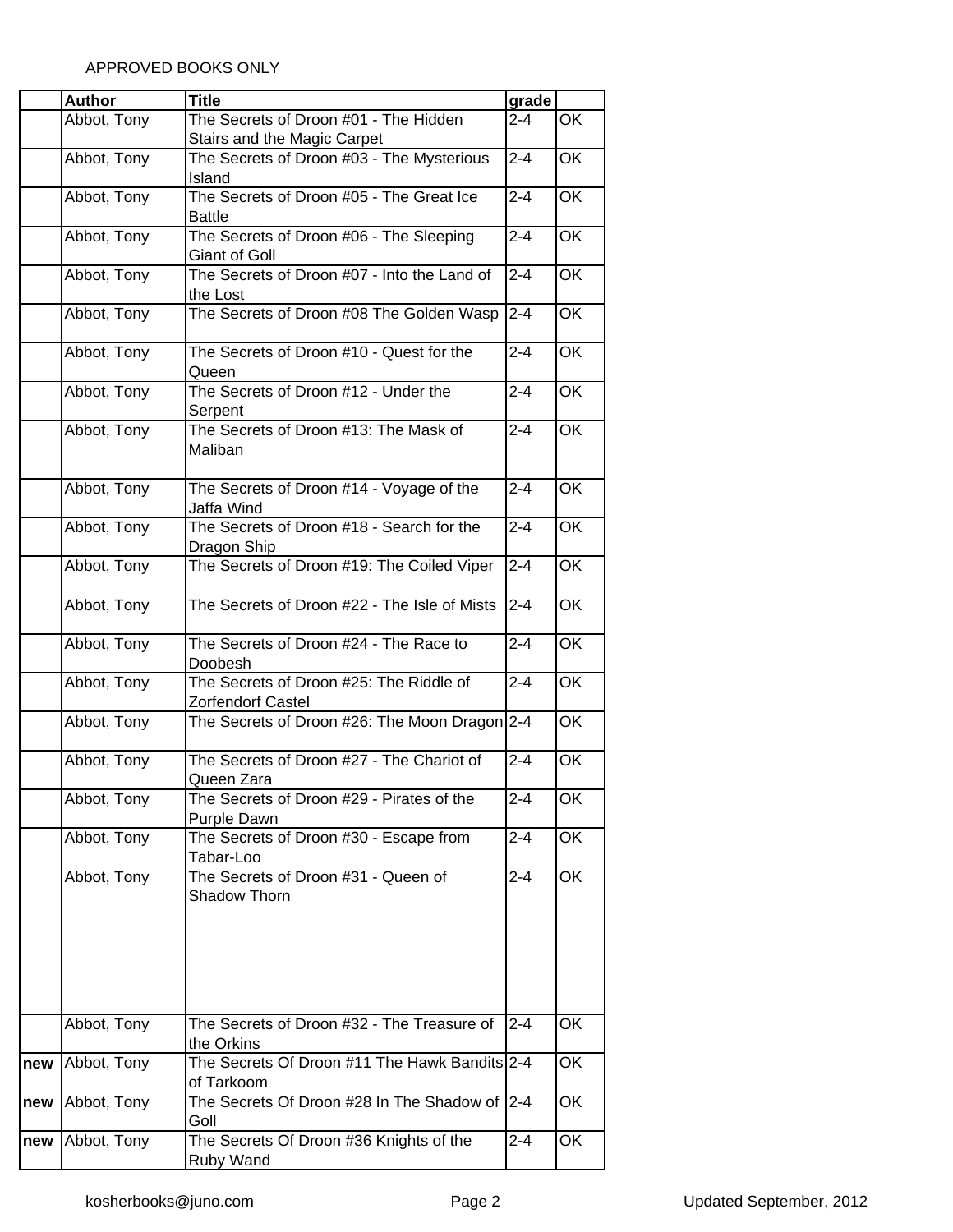| <b>Author</b>                                   | <b>Title</b>                                                      | grade   |                          |
|-------------------------------------------------|-------------------------------------------------------------------|---------|--------------------------|
| Aden, William                                   | The Three Investigators: Mystery of the<br><b>Shrinking House</b> | $5-7$   | OK                       |
| Adler, David A.                                 | Andy Russell, Not Wanted by the Police                            | $3 - 5$ | OK                       |
| Adler, David A.                                 | Bones and the Dog Gone Mystery #2                                 | $2 - 3$ | OK                       |
| Adler, David A.                                 | Cam Jansen and the Barking Treasure<br><b>Mystery</b>             | $2 - 4$ | OK                       |
| Adler, David A.                                 | Cam Jansen and the Chocolate Fudge<br>Mystery                     | $2 - 4$ | OK                       |
| Ahlberg, Allan                                  | The Children who Smelled a Rat                                    | $2 - 4$ | OK                       |
| Aiken, Joan                                     | A Necklace of Raindrops and other stories                         | 4-6     | OK                       |
| Aiken, Joan                                     | The Wolves of Willoughby Chase                                    | $4 - 6$ | <b>OK</b>                |
|                                                 | Alexander, Lloyd The Illyrian Adventure                           | $5 - 7$ | OK                       |
| Alexander, Nina                                 | Magic Attic Club Megan & Borealis Butterfly                       | $2 - 4$ | $\overline{\mathsf{OK}}$ |
| <b>American Girls</b>                           | Addy Learns a Lesson                                              | $3-5$   | OK                       |
| <b>American Girls</b>                           | Felicity - Happy Birthday, Felicity                               | $3-5$   | OK                       |
| <b>American Girls</b>                           | Kirsten Learns a Lesson                                           | $3-5$   | OK                       |
| <b>American Girls</b>                           | Kit - Happy Birthday Kit                                          | $3-5$   | OK                       |
| <b>American Girls</b>                           | Molly - A Molly Mystery - A Spy on the Home<br>Front              | $3-5$   | OK                       |
| <b>American Girls</b>                           | Molly Learns a Lesson                                             | $3-5$   | OK                       |
| <b>American Girls</b>                           | Molly Saves the Day - A Summer Story                              | $3-5$   | OK                       |
| American Girls                                  | Samantha - A Samantha Mystery - The<br><b>Curse of Ravenscout</b> | $3-5$   | OK                       |
| <b>American Girls</b>                           | Samantha - a Samantha Mystery - The Stolen 3-5<br>Sapphire        |         | OK                       |
| American Girls                                  | Samantha Learns a Lesson                                          | $3 - 5$ | OK                       |
| <b>American Girls</b><br><b>History Mystery</b> | <b>Betrayal at Cross Creek</b>                                    | $4 - 6$ | OK                       |
| <b>American Girls</b><br><b>History Mystery</b> | Shadows in the Glasshouse                                         | 4-6     | OK                       |
| Anderson, M.T.                                  | The Game of Sunken Places                                         | 7-8     | OK                       |
| Angell, Judie                                   | A Home is to Share and Share and Share                            | $3-5$   | OK                       |
| Armstrong,<br>Jennifer                          | <b>Too Many Pets</b>                                              | $3-5$   | OK                       |
| Armstrong,<br>William H.                        | Sounder                                                           | $6 - 8$ | OK                       |
| Arnold, Louise                                  | Golden and Grey: A Good Day for Haunting                          | $3-6$   | OK                       |
| Arnold, Louise                                  | Golden and Grey: The Nightmares that<br><b>Ghosts Have</b>        | $4 - 7$ | OK                       |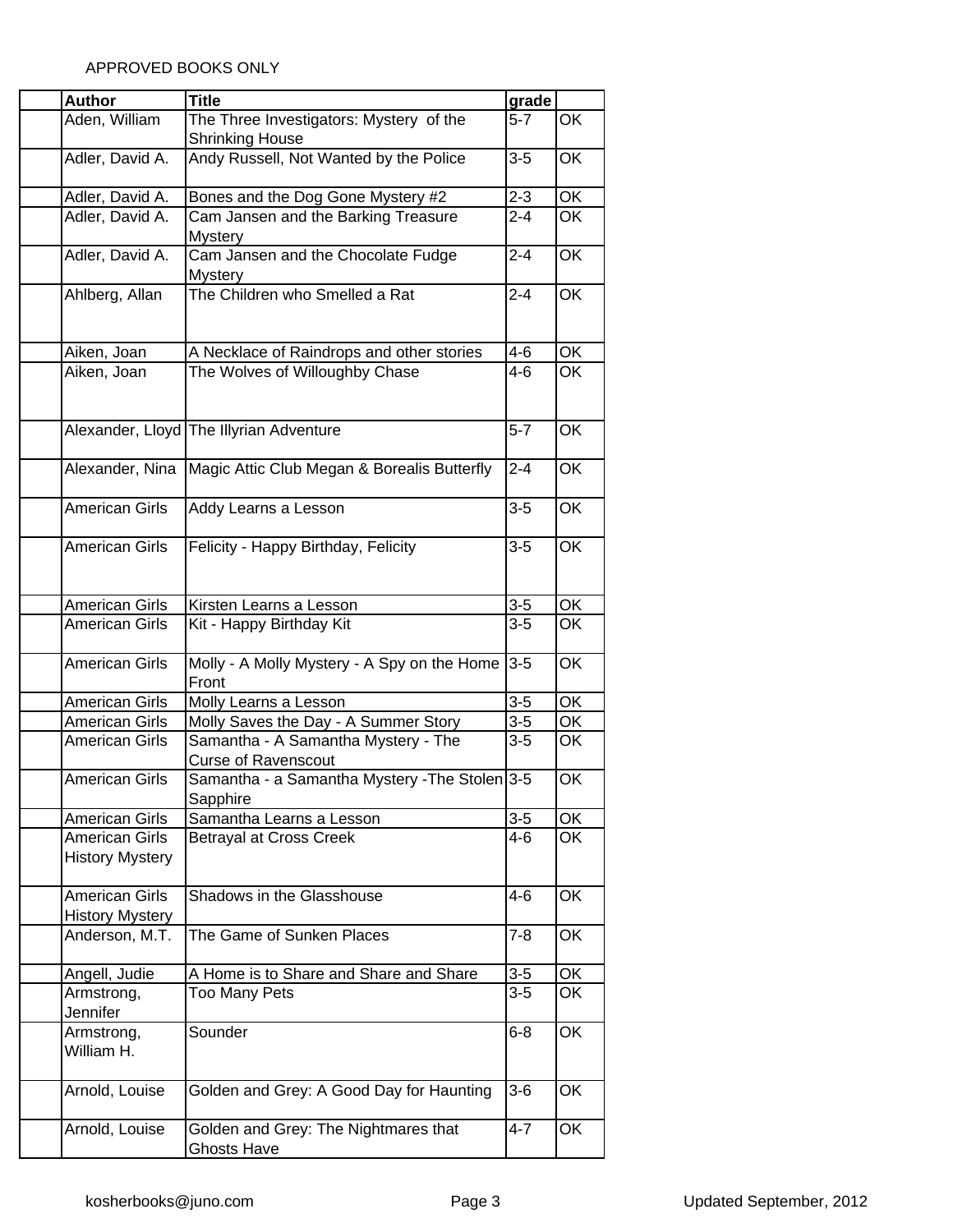| <b>Author</b>                    | <b>Title</b>                                                                     | grade              |                          |
|----------------------------------|----------------------------------------------------------------------------------|--------------------|--------------------------|
| Arthur, Robert                   | The Three Investigators: The Mystery of the                                      | $5 - 7$            | OK                       |
|                                  | <b>Green Ghost</b>                                                               |                    |                          |
| Arthur, Robert                   | The Three Investigators: The Mystery of the<br><b>Missing Mummy</b>              | $5-7$              | OK                       |
| Arthur, Robert                   | The Three Investigators: The Mystery of the<br><b>Talking Skull</b>              | $5-7$              | OK                       |
| Arthur, Robert                   | The Three Investigators: The Secret of<br>Skeleton Island                        | $5-7$              | OK                       |
| Auch, Mary Jane Out of Step      |                                                                                  | $4-6$              | OK                       |
| Avi                              | Midnight Magic                                                                   | $4 - 6$            | OK                       |
| Avi                              | The End of the Beginning                                                         | $4+$               | OK                       |
| Babbit, Natalie                  | <b>Tuck Everlasting</b>                                                          | $5 - 7$            | $\overline{OK}$          |
| Baglio, Ben M.                   | Animal Ark - Hand at the Hospital                                                | $3-5$              | OK                       |
| Baglio, Ben M.                   | Animal Ark - Lamb in the Laundry                                                 | $3 - 5$            | OK                       |
| Baglio, Ben M.                   | Animal Ark - Mare in the Meadow                                                  | $3 - 4$            | OK                       |
| Baglio, Ben M.                   | Animal Ark Pets - Gerbil Genius                                                  | $\overline{2} - 4$ | $\overline{\mathsf{OK}}$ |
| Barrett, Tracy                   | The Sherlock Files: The 100-Year-Old Secret 3-5                                  |                    | OK                       |
| Bauer, Marion<br>Dane            | A Bear Named Trouble                                                             | $3-5$              | OK                       |
| Baum, L. Frank                   | The Magic of Oz                                                                  | $4 - 6$            | OK                       |
| Baum, L. Frank                   | The Marvelous Land of Oz                                                         | $4 - 6$            | OK                       |
| Baum, L. Frank                   | The Wizard of Oz                                                                 | 4-6                | OK                       |
| Beatty, Patricia                 | <b>Charley Skedaddle</b>                                                         | $4-6$              | OK                       |
| Berends, Polly<br><b>Berrien</b> | The Case of the Elevator Duck                                                    | $2 - 3$            | OK                       |
| and Jan                          | Berenstain, Stan The Berenstain Bears' Seashore Treasure                         | $1 - 2$            | OK                       |
| Gilda                            | Berger, Melvin & Where Did Your Family Come From? A Book 2-3<br>About Immigrants |                    | OK                       |
| Betancourt,<br>Jeanne            | Pony Pals #02 - A Pony For Keeps                                                 | $3-5$              | OK                       |
| Betancourt,<br>Jeanne            | Pony Pals #03 - A Pony In Trouble                                                | $3 - 5$            | OK                       |
| Betancourt,<br>Jeanne            | Pony Pals #05 - Pony to the Rescue                                               | $3 - 5$            | OK                       |
| Betancourt,<br>Jeanne            | Pony Pals #06 - Too Many Ponies                                                  | $3-5$              | OK                       |
| Betancourt,<br>Jeanne            | Pony Pals #07 - Runaway Pony                                                     | $3-5$              | OK                       |
| Betancourt,<br>Jeanne            | Pony Pals #17 - Detective Pony                                                   | $3-5$              | OK                       |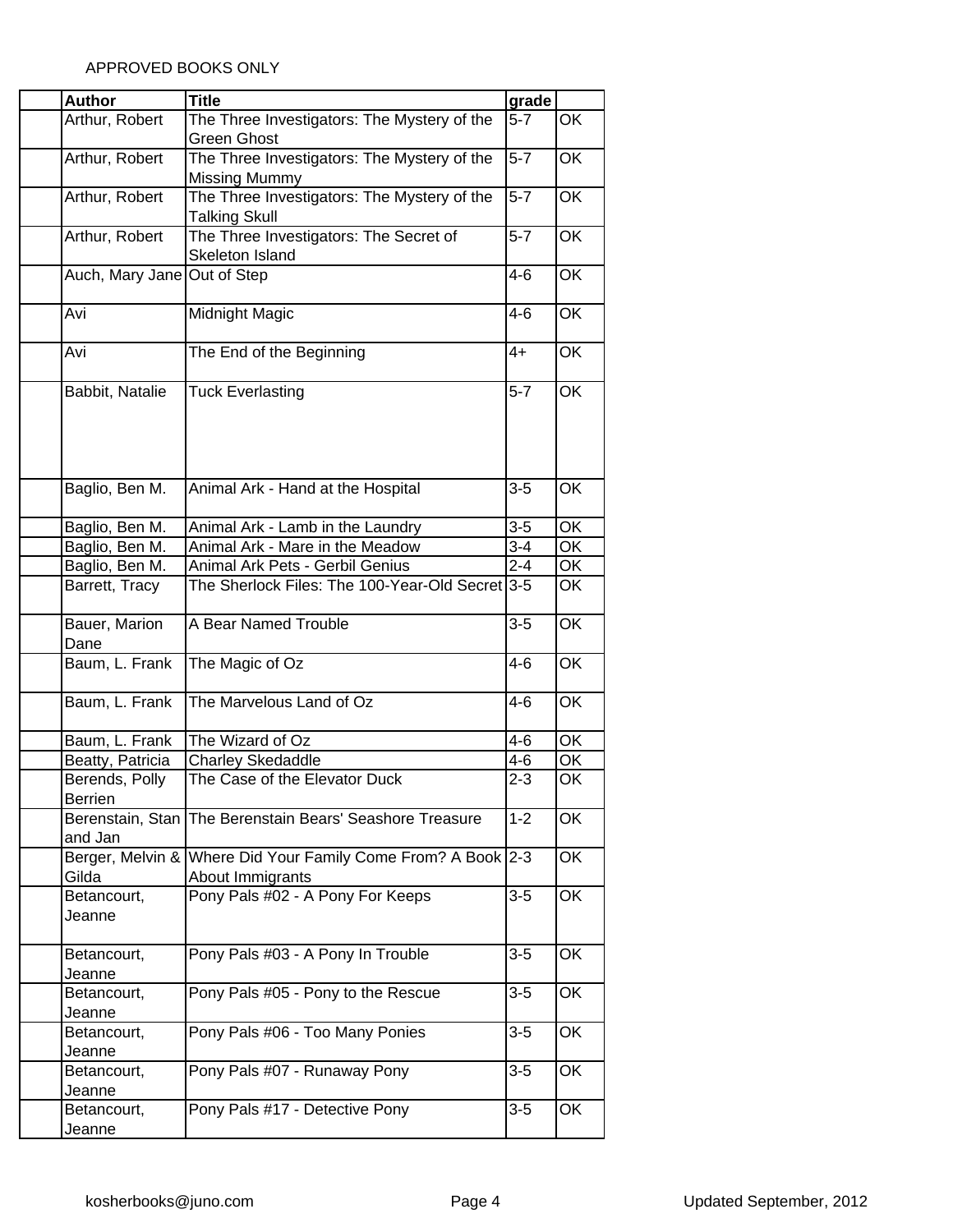| <b>Author</b>         | <b>Title</b>                                                         | grade   |                          |
|-----------------------|----------------------------------------------------------------------|---------|--------------------------|
| Betancourt,           | Pony Pals #31 - Ponies from the Past                                 | $3-5$   | OK                       |
| Jeanne                |                                                                      |         |                          |
| Betancourt,           | Pony Pals #32 - He's My Pony                                         | $3-5$   | OK                       |
| Jeanne                |                                                                      |         |                          |
| Betancourt,           | Pony Pals Super Special #1: The Baby Pony                            | $3-5$   | OK                       |
| Jeanne                |                                                                      |         |                          |
|                       | Blackwood, Gary The Just-So Woman                                    | $1 - 2$ | OK                       |
|                       | Blackwood, Gary The Shakespeare Stealer                              | $5 - 8$ | OK                       |
| Blade, Adam           | Beast Quest - Soltra The Stone Charmer                               | $3-5$   | OK                       |
| Blume, Judy           | Freckle Juice                                                        | $2 - 4$ | OK                       |
| Blume, Judy           | The One in the Middle is the Green                                   | $2 - 3$ | OK                       |
|                       | Kangaroo                                                             |         |                          |
| Bond, Michael         | Paddington Goes to Town                                              | $4 - 7$ | OK                       |
| Bond, Michael         | Paddington Takes the Test                                            | 4-7     | OK                       |
| Bonsall, Crosby       | <b>Dumb Bells</b>                                                    | $2 - 3$ | OK                       |
| Bonsall, Crosby       | The Case of the Cat's Meow                                           | $2 - 3$ | OK                       |
| Bradbury,             | Two on an Island                                                     | $3-5$   | OK                       |
| <b>Bianca</b>         |                                                                      |         |                          |
| Breen, M. E.          | Darkwood                                                             | $6-9$   | OK                       |
| Brett, Simon          | The Three Detectives and the Knight in                               | $3-5$   | $\overline{\mathsf{OK}}$ |
|                       | armor                                                                |         |                          |
| Brink, Carol<br>Ryrie | Baby Island                                                          | $3-5$   | OK                       |
| Brink, Carol<br>Ryrie | Family Grandstand                                                    | $3-5$   | OK                       |
| Bronin, Andrew        | Gus and Buster Work Things Out                                       | $2 - 3$ | OK                       |
| Brooks, Walter<br>R.  | Freddy and Mr. Camphor                                               | $3-5$   | OK                       |
| Brown, Jeff           | <b>Stanley in Space</b>                                              | $2 - 3$ | OK                       |
| Brown, Jeff           | Stanley, Flat Again                                                  | $2 - 3$ | OK                       |
| Brown, Marc           | Arthur Accused (Chapter book 5)                                      | $2 - 3$ | OK                       |
| Brown, Marc           | Arthur and the Best Coach Ever (Arthur<br>Good Sports Chapter books) | $2 - 3$ | OK                       |
| Brown, Marc           | Arthur and the Comet Crisis (Chapter book<br>27)                     | $2 - 4$ | OK                       |
| Brown, Marc           | Arthur and the Double Dare                                           | $2 - 4$ | OK                       |
| Brown, Marc           | Arthur and the No Brainer (Chapter books<br>26)                      | 2-4     | OK                       |
| Brown, Marc           | Arthur and the Pen Pal Playoff (chapter book<br>6)                   | $2 - 4$ | OK                       |
| Brown, Marc           | Arthur and the Race to Read (Chapter Book<br>1)                      | $2 - 4$ | OK                       |
| Brown, Marc           | Arthur Good Sports: Arthur and the Goalie<br>Ghost (Chapter Book 5)  | $2 - 4$ | OK                       |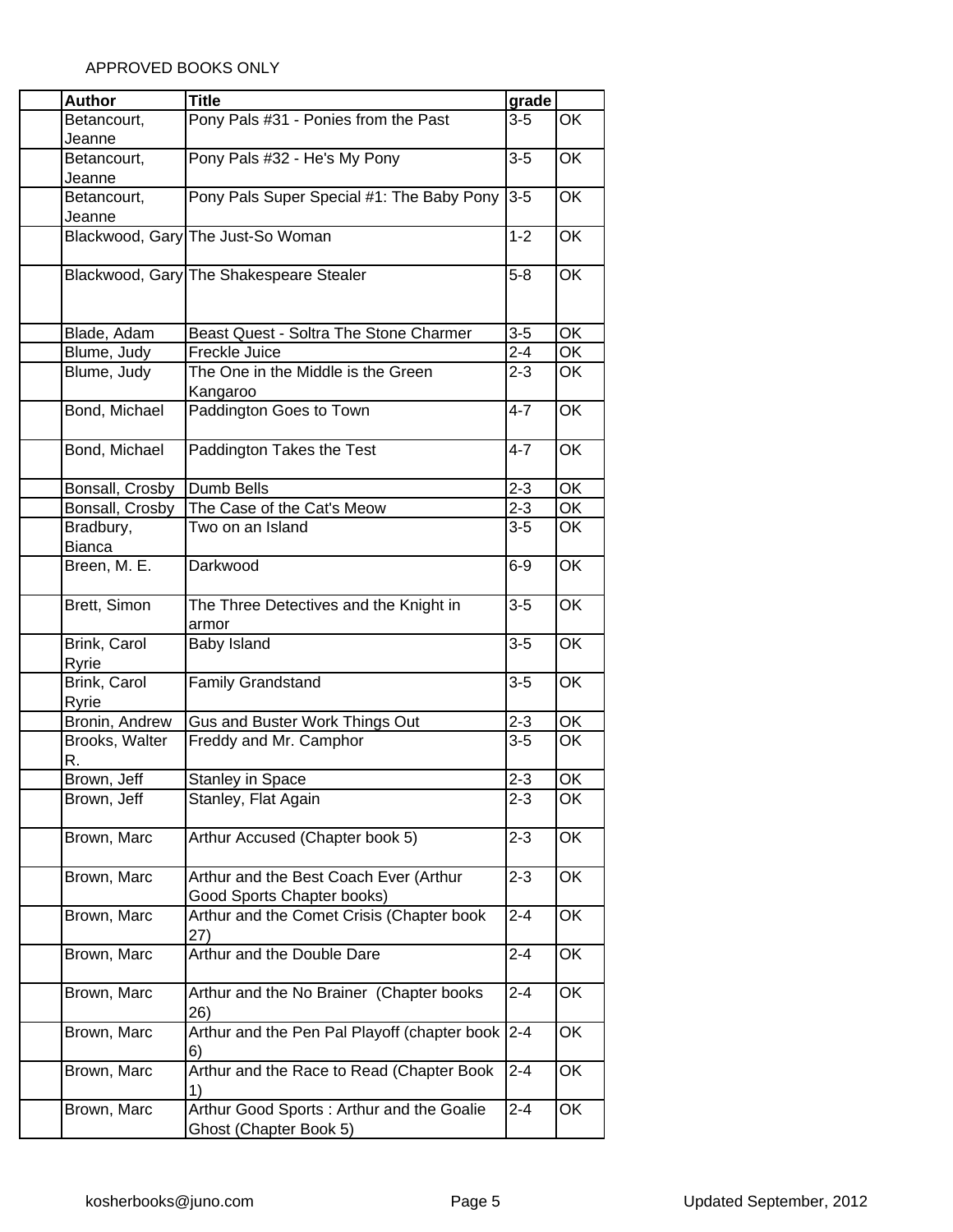| <b>Author</b>                      | <b>Title</b>                               | grade              |           |
|------------------------------------|--------------------------------------------|--------------------|-----------|
| Brown, Marc                        | Arthur's Mystery Envelope (Chapter Book 1) | $2 - 4$            | OK        |
|                                    |                                            |                    |           |
|                                    |                                            |                    |           |
| Brown, Marc                        |                                            | $2 - 4$            | OK        |
|                                    | Buster Baxter, Cat Saver (chapter book 19) |                    |           |
|                                    |                                            |                    |           |
| Brown, Marc                        | Buster's New Friend (Chapter Book 23)      | $2 - 4$            | OK        |
|                                    |                                            |                    |           |
|                                    | Brown, Margaret The Golden Sleeping Book   | $2 - 3$            | OK        |
| Wise                               |                                            |                    |           |
| Bulla, Clyde                       | Last Look                                  | $2 - 4$            | OK        |
| Robert                             |                                            |                    |           |
| Bulla, Clyde                       | Squanto, Friend of the Pilgrims            | $2 - 4$            | OK        |
| Robert                             |                                            |                    |           |
|                                    |                                            |                    |           |
| Bulla, Clyde                       | The Chalk Box Kid                          | $2 - 4$            | OK        |
| Robert                             |                                            |                    |           |
| Bulla, Clyde                       | The Paint Brush kid                        | $2 - 4$            | OK        |
| Robert                             |                                            |                    |           |
| Bulla, Clyde                       | <b>White Bird</b>                          | $2 - 4$            | OK        |
|                                    |                                            |                    |           |
| Robert                             |                                            |                    |           |
| Buller, Jon                        | Space Rock                                 | $2 - 3$            | ОK        |
| Burnett, Frances A Little Princess |                                            | $5-8$              | OK        |
| Hodgson                            |                                            |                    |           |
|                                    |                                            |                    |           |
| Byars, Betsy                       | The Winged Colt of Casa Mia                | $3-6$              | OK        |
| Calvert, Patricia                  | <b>Bigger</b>                              | $5-7$              | <b>OK</b> |
|                                    |                                            |                    |           |
| Calvert, Patricia                  | Sooner                                     | $\overline{5} - 7$ | <b>OK</b> |
|                                    |                                            |                    |           |
| Cameron, Ann                       | Julian, Secret Agent                       | $2 - 3$            | ОK        |
| Cameron, Ann                       | <b>Julian's Glorious Summer</b>            | $2 - 3$            | OK        |
|                                    |                                            |                    |           |
| Cameron, Ann                       | Stories Julian Tells                       | $2 - 4$            | OK        |
|                                    |                                            |                    |           |
|                                    |                                            |                    |           |
|                                    |                                            |                    |           |
| Cameron,                           | The Wonderful Flight to the Mushroom       | 4-6                | ОK        |
| Eleanor                            | Planet                                     |                    |           |
| Carlson, Nancy                     | Loudmouth Geoge and the New Neighbors      | $1 - 2$            | OK        |
|                                    |                                            |                    |           |
| Carman, Patrick                    | The Land of Elyon: Into the Mist           | $4 - 7$            | OK        |
|                                    |                                            |                    |           |
| Catling, Patrick                   | The Chocolate Touch                        | $3-5$              | OK        |
| Skene                              |                                            |                    |           |
| Chew, Ruth                         | Magic in the Park                          | $3 - 4$            | OK        |
| Chew, Ruth                         | Secondhand magic                           | $3-5$              | ОK        |
| Chew, Ruth                         | The Secret Tree House                      | $3-5$              | OK        |
| Chew, Ruth                         | The witch's buttons                        | $3 - 5$            | ОK        |
| Chew, Ruth                         |                                            | $3 - 5$            | ОK        |
|                                    | The witch's garden                         |                    |           |
| Chew, Ruth                         | The would be witch                         | $3-5$              | OK        |
| Chew, Ruth                         | What the witch left                        | $3-5$              | OK        |
| Chew, Ruth                         | Witch's Broom                              | $\overline{3}$ -5  | OK        |
| Choi, Sook Nyul                    | The Best Older Sister                      | $2 - 3$            | OK        |
|                                    |                                            |                    |           |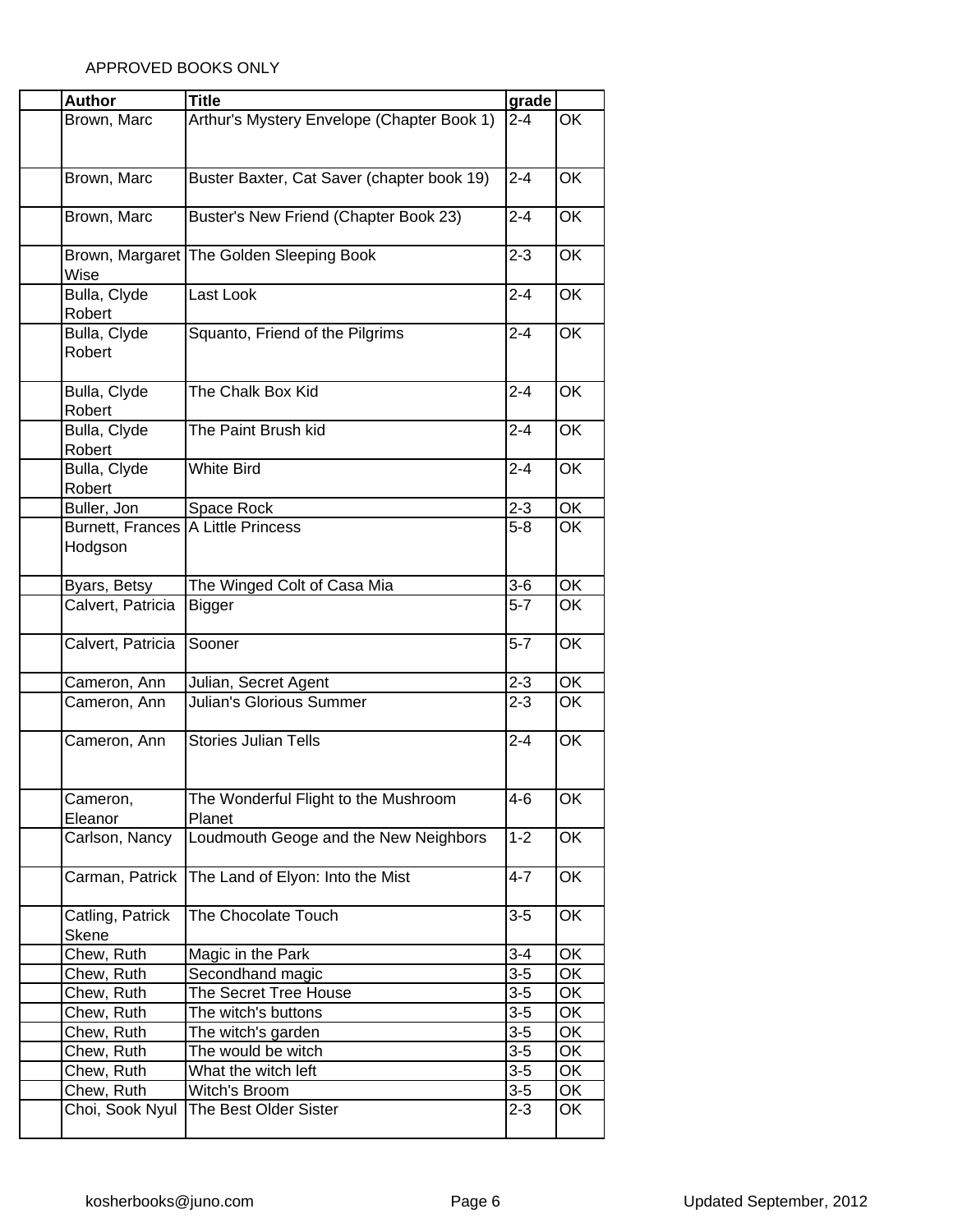| <b>Author</b>        | <b>Title</b>                               | grade   |                          |
|----------------------|--------------------------------------------|---------|--------------------------|
| Christian, Mary      | Merger on the Orient Expressway            | $3-5$   | OK                       |
| <b>Blount</b>        |                                            |         |                          |
| Christian, Mary      | Sebastian [Supersleuth] and the Baffling   | $3 - 5$ | OK                       |
| <b>Blount</b>        | <b>Bigfoot</b>                             |         |                          |
| Christian, Mary      | Sebastian [Supersleuth] and the Copycat    | $3-5$   | OK                       |
| <b>Blount</b>        | Crimes                                     |         |                          |
| Christian, Mary      | The Mysterious Case Case                   | $3-5$   | OK                       |
| <b>Blount</b>        |                                            |         |                          |
| Christopher,         | The City of Gold and Lead - The Tripods #2 | $6 - 8$ | OK                       |
| John<br>Christopher, | The Pool of Fire - The Tripods #3          | $6 - 8$ | OK                       |
| John                 |                                            |         |                          |
| Christopher,         | The White Mountains - The Tripods #1       | $6 - 8$ | OK                       |
| John                 |                                            |         |                          |
| Christopher,         | When the Tripods Came                      | $6 - 8$ | $\overline{\mathsf{OK}}$ |
| John                 |                                            |         |                          |
| Christopher,         | Double play at short                       | $4 - 6$ | OK                       |
| Matt                 |                                            |         |                          |
| Christopher,         | Earthquake                                 | $3-5$   | OK                       |
| Matt                 |                                            |         |                          |
| Christopher,         | Mountain Bike Mania                        | $3 - 5$ | OK                       |
| Matt                 |                                            |         |                          |
| Christopher,         | <b>Olympic Dream</b>                       | $4 - 6$ | OK                       |
| Matt                 |                                            |         |                          |
| Christopher,         | Run for it                                 | $4 - 6$ | OK                       |
| Matt                 |                                            |         |                          |
| Christopher,         | The Basket counts                          | $4 - 6$ | OK                       |
| Matt<br>Christopher, | The Submarine Pitch                        | $4 - 6$ | OK                       |
| Matt                 |                                            |         |                          |
| Christopher,         | Wingman on Ice                             | $4 - 6$ | OK                       |
| Matt                 |                                            |         |                          |
| Christopher,         | Tough to tackle                            | $3-5$   | OK                       |
| Matt                 |                                            |         |                          |
| Clark, Margaret      | Barney and the UFO                         | $3-5$   | OK                       |
| G.                   |                                            |         |                          |
| Clark, Margaret      | <b>Barney on Mars</b>                      | $3-5$   | OK                       |
| G.                   |                                            |         |                          |
| Clark, Margaret      | The Latchkey Mystery                       | $3 - 5$ | OK                       |
| G.                   |                                            |         |                          |
| Clarke, J            | Teddy B Zoot                               | $2 - 3$ | OK                       |
| Cleary, Beverly      | Henry and Ribsy                            | $3-5$   | OK                       |
| Cleary, Beverly      | Henry and the Paper Route                  | $3-5$   | OK                       |
| Cleary, Beverly      | Ralph S Mouse                              | $4 - 6$ | OK                       |
| Cleary, Beverly      | <b>Ribsy</b>                               | $3-5$   | OK                       |
|                      |                                            |         |                          |
|                      |                                            | $3 - 5$ | OK                       |
| Cleary, Beverly      | The Mouse & the Motorcycle                 |         |                          |
| Clements,            | Jake Drake, Teacher's Pet                  | $3-5$   | OK                       |
| Andrew               |                                            |         |                          |
|                      |                                            |         |                          |
|                      |                                            |         |                          |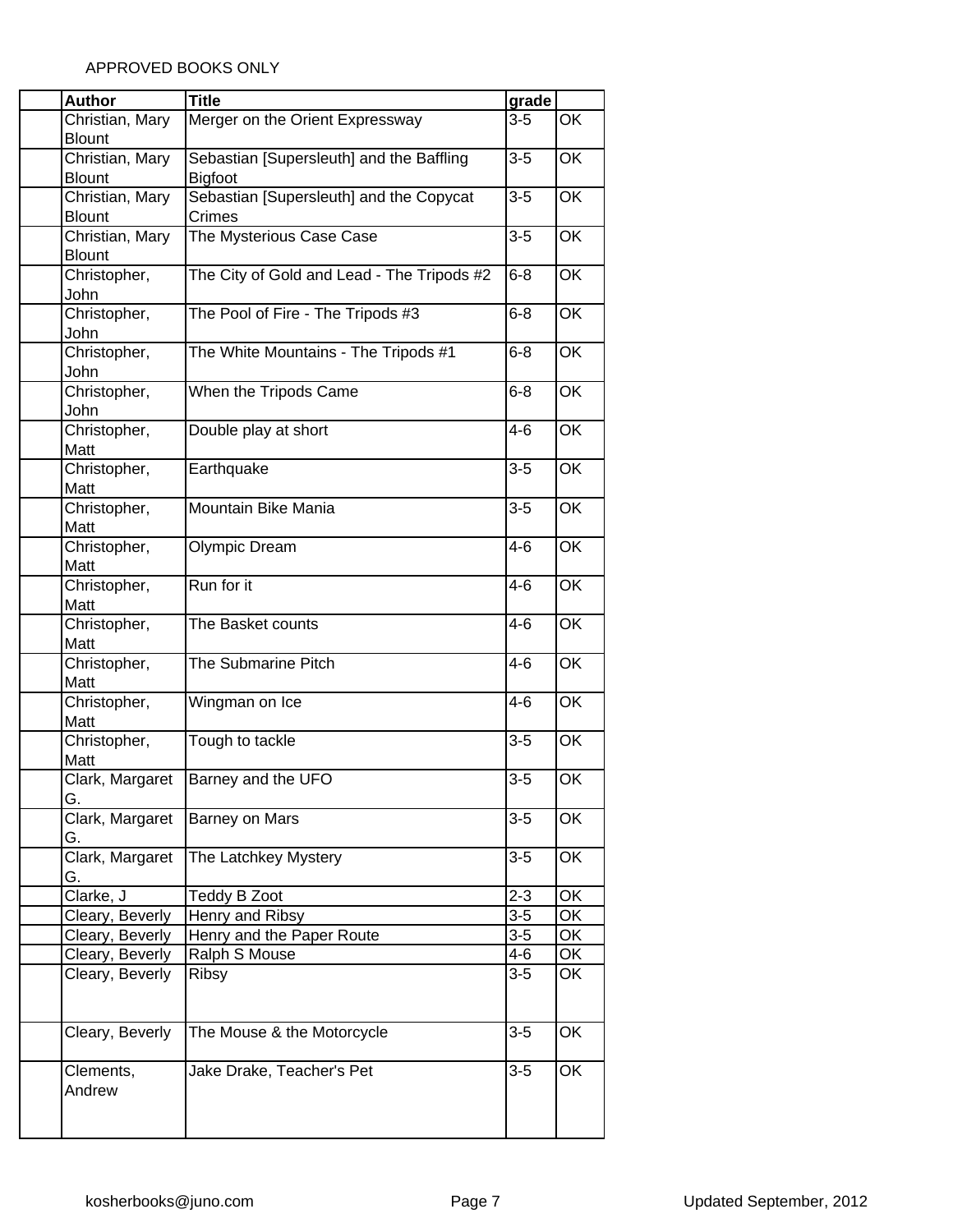| The Jacket<br>OK<br>Clements,<br>$3-5$<br>Andrew<br>$3-5$<br>OK<br>Clifford, Eth<br>Harvey's Marvelous Monkey Mystery<br>$3-5$<br>Clifford, Eth<br>Harvey's Horrible Snake Disaster<br>OK<br>OK<br>Clifford, Eth<br>Harvey's Mystifying Racoon Mixup<br>$3-5$<br>OK<br>$3-5$<br>Clifford, Eth<br>Help I'm a Prisoner in the Library<br>Clifford, Eth<br>The Dastardly Murder of Dirty Pete<br>$3 - 5$<br>OK<br>OK<br>Clymer, Eleanor<br>The Trolley car family<br>$4 - 6$<br>OK<br>Clymer, Susan<br>There's a Tarantula in My Homework<br>$2 - 4$<br>Coerr, Eleanor<br>$2 - 3$<br>OK<br>Chang's Paper Pony<br>$\overline{OK}$<br>Coerr, Eleanor<br>Sadak and the Thousand Paper Cranes<br>$3-5$<br>OK<br>$2 - 3$<br>Coerr, Eleanor<br>The Big Balloon Race<br>$2 - 3$<br>$\overline{\mathsf{OK}}$<br>Cohen, Miriam<br>Second Grade - Friends Again<br>$3 - 5$<br>OK<br>A Nest for Celeste<br>Cole, Henry<br>$7 - 8$<br>Colfer, Eoin<br>OK<br>The Artemis Fowl Files<br>Collier, James L.<br>OK<br>$6 - 8$<br>Jump Ship to Freedom<br>and Christopher<br>Collodi, C.<br>OK<br>The Adventures of Pinocchio<br>$4 - 6$<br>OK<br>Cone, Molly<br>Mishmash and the Big Fat Problem<br>$3-5$<br>OK<br>Cone, Molly<br>Mishmash and the Venus Fly Trap<br>$3-5$<br>Conford, Ellen<br>$2 - 4$<br>OK<br>A Case for Jenny Archer<br>ŌK<br>Conford, Ellen<br>$2 - 4$<br>A Job for Jenny Archer<br>Annabel the Actress Starring in Gorilla My<br>$2 - 4$<br>OK<br>Conford, Ellen<br>Dreams<br>OK<br>Conford, Ellen<br>Can Do Jenny Archer<br>$2 - 4$<br>$\overline{2-4}$<br>OK<br>Get the Picture, Jenny Archer?<br>Conford, Ellen<br>$2 - 4$<br>OK<br>Conford, Ellen<br>Jenny Archer to the Rescue<br>$2 - 3$<br>OK<br>Corbett, Scott<br>The Mysterious Zetabet<br>OK<br>Cresswell, Helen The Little Sea Pony<br>$2 - 3$<br>$5 - 7$<br>OK<br>Cresswell, Helen Up the Pier<br>$3-5$<br>OK<br>Crilley, Mark<br>Akiko and the Alpha Centauri 5000<br>$3 - 4$<br>The Adventures of Vin Fiz<br>OK<br>Cussler, Clive<br>OK<br>Dadey, Debbie<br>Bailey City Monsters #2 Howling at the<br>$3 - 4$<br>and Marcia<br>Hartleys<br><b>Thornton Jones</b><br>Bailey School Kids - Werewolves Don't Run<br>$2 - 4$<br>OK<br>Dadey, Debbie<br>and Marcia<br>for President #49<br><b>Thornton Jones</b> | <b>Author</b> | <b>Title</b>            | grade   |    |
|-----------------------------------------------------------------------------------------------------------------------------------------------------------------------------------------------------------------------------------------------------------------------------------------------------------------------------------------------------------------------------------------------------------------------------------------------------------------------------------------------------------------------------------------------------------------------------------------------------------------------------------------------------------------------------------------------------------------------------------------------------------------------------------------------------------------------------------------------------------------------------------------------------------------------------------------------------------------------------------------------------------------------------------------------------------------------------------------------------------------------------------------------------------------------------------------------------------------------------------------------------------------------------------------------------------------------------------------------------------------------------------------------------------------------------------------------------------------------------------------------------------------------------------------------------------------------------------------------------------------------------------------------------------------------------------------------------------------------------------------------------------------------------------------------------------------------------------------------------------------------------------------------------------------------------------------------------------------------------------------------------------------------------------------------------------------------------------------------------------------------------------------------------------------------------------------------------------------------------------------------------------------------------|---------------|-------------------------|---------|----|
|                                                                                                                                                                                                                                                                                                                                                                                                                                                                                                                                                                                                                                                                                                                                                                                                                                                                                                                                                                                                                                                                                                                                                                                                                                                                                                                                                                                                                                                                                                                                                                                                                                                                                                                                                                                                                                                                                                                                                                                                                                                                                                                                                                                                                                                                             |               |                         |         |    |
|                                                                                                                                                                                                                                                                                                                                                                                                                                                                                                                                                                                                                                                                                                                                                                                                                                                                                                                                                                                                                                                                                                                                                                                                                                                                                                                                                                                                                                                                                                                                                                                                                                                                                                                                                                                                                                                                                                                                                                                                                                                                                                                                                                                                                                                                             |               |                         |         |    |
|                                                                                                                                                                                                                                                                                                                                                                                                                                                                                                                                                                                                                                                                                                                                                                                                                                                                                                                                                                                                                                                                                                                                                                                                                                                                                                                                                                                                                                                                                                                                                                                                                                                                                                                                                                                                                                                                                                                                                                                                                                                                                                                                                                                                                                                                             |               |                         |         |    |
|                                                                                                                                                                                                                                                                                                                                                                                                                                                                                                                                                                                                                                                                                                                                                                                                                                                                                                                                                                                                                                                                                                                                                                                                                                                                                                                                                                                                                                                                                                                                                                                                                                                                                                                                                                                                                                                                                                                                                                                                                                                                                                                                                                                                                                                                             |               |                         |         |    |
|                                                                                                                                                                                                                                                                                                                                                                                                                                                                                                                                                                                                                                                                                                                                                                                                                                                                                                                                                                                                                                                                                                                                                                                                                                                                                                                                                                                                                                                                                                                                                                                                                                                                                                                                                                                                                                                                                                                                                                                                                                                                                                                                                                                                                                                                             |               |                         |         |    |
|                                                                                                                                                                                                                                                                                                                                                                                                                                                                                                                                                                                                                                                                                                                                                                                                                                                                                                                                                                                                                                                                                                                                                                                                                                                                                                                                                                                                                                                                                                                                                                                                                                                                                                                                                                                                                                                                                                                                                                                                                                                                                                                                                                                                                                                                             |               |                         |         |    |
|                                                                                                                                                                                                                                                                                                                                                                                                                                                                                                                                                                                                                                                                                                                                                                                                                                                                                                                                                                                                                                                                                                                                                                                                                                                                                                                                                                                                                                                                                                                                                                                                                                                                                                                                                                                                                                                                                                                                                                                                                                                                                                                                                                                                                                                                             |               |                         |         |    |
|                                                                                                                                                                                                                                                                                                                                                                                                                                                                                                                                                                                                                                                                                                                                                                                                                                                                                                                                                                                                                                                                                                                                                                                                                                                                                                                                                                                                                                                                                                                                                                                                                                                                                                                                                                                                                                                                                                                                                                                                                                                                                                                                                                                                                                                                             |               |                         |         |    |
|                                                                                                                                                                                                                                                                                                                                                                                                                                                                                                                                                                                                                                                                                                                                                                                                                                                                                                                                                                                                                                                                                                                                                                                                                                                                                                                                                                                                                                                                                                                                                                                                                                                                                                                                                                                                                                                                                                                                                                                                                                                                                                                                                                                                                                                                             |               |                         |         |    |
|                                                                                                                                                                                                                                                                                                                                                                                                                                                                                                                                                                                                                                                                                                                                                                                                                                                                                                                                                                                                                                                                                                                                                                                                                                                                                                                                                                                                                                                                                                                                                                                                                                                                                                                                                                                                                                                                                                                                                                                                                                                                                                                                                                                                                                                                             |               |                         |         |    |
|                                                                                                                                                                                                                                                                                                                                                                                                                                                                                                                                                                                                                                                                                                                                                                                                                                                                                                                                                                                                                                                                                                                                                                                                                                                                                                                                                                                                                                                                                                                                                                                                                                                                                                                                                                                                                                                                                                                                                                                                                                                                                                                                                                                                                                                                             |               |                         |         |    |
|                                                                                                                                                                                                                                                                                                                                                                                                                                                                                                                                                                                                                                                                                                                                                                                                                                                                                                                                                                                                                                                                                                                                                                                                                                                                                                                                                                                                                                                                                                                                                                                                                                                                                                                                                                                                                                                                                                                                                                                                                                                                                                                                                                                                                                                                             |               |                         |         |    |
|                                                                                                                                                                                                                                                                                                                                                                                                                                                                                                                                                                                                                                                                                                                                                                                                                                                                                                                                                                                                                                                                                                                                                                                                                                                                                                                                                                                                                                                                                                                                                                                                                                                                                                                                                                                                                                                                                                                                                                                                                                                                                                                                                                                                                                                                             |               |                         |         |    |
|                                                                                                                                                                                                                                                                                                                                                                                                                                                                                                                                                                                                                                                                                                                                                                                                                                                                                                                                                                                                                                                                                                                                                                                                                                                                                                                                                                                                                                                                                                                                                                                                                                                                                                                                                                                                                                                                                                                                                                                                                                                                                                                                                                                                                                                                             |               |                         |         |    |
|                                                                                                                                                                                                                                                                                                                                                                                                                                                                                                                                                                                                                                                                                                                                                                                                                                                                                                                                                                                                                                                                                                                                                                                                                                                                                                                                                                                                                                                                                                                                                                                                                                                                                                                                                                                                                                                                                                                                                                                                                                                                                                                                                                                                                                                                             |               |                         |         |    |
|                                                                                                                                                                                                                                                                                                                                                                                                                                                                                                                                                                                                                                                                                                                                                                                                                                                                                                                                                                                                                                                                                                                                                                                                                                                                                                                                                                                                                                                                                                                                                                                                                                                                                                                                                                                                                                                                                                                                                                                                                                                                                                                                                                                                                                                                             |               |                         |         |    |
|                                                                                                                                                                                                                                                                                                                                                                                                                                                                                                                                                                                                                                                                                                                                                                                                                                                                                                                                                                                                                                                                                                                                                                                                                                                                                                                                                                                                                                                                                                                                                                                                                                                                                                                                                                                                                                                                                                                                                                                                                                                                                                                                                                                                                                                                             |               |                         |         |    |
|                                                                                                                                                                                                                                                                                                                                                                                                                                                                                                                                                                                                                                                                                                                                                                                                                                                                                                                                                                                                                                                                                                                                                                                                                                                                                                                                                                                                                                                                                                                                                                                                                                                                                                                                                                                                                                                                                                                                                                                                                                                                                                                                                                                                                                                                             |               |                         |         |    |
|                                                                                                                                                                                                                                                                                                                                                                                                                                                                                                                                                                                                                                                                                                                                                                                                                                                                                                                                                                                                                                                                                                                                                                                                                                                                                                                                                                                                                                                                                                                                                                                                                                                                                                                                                                                                                                                                                                                                                                                                                                                                                                                                                                                                                                                                             |               |                         |         |    |
|                                                                                                                                                                                                                                                                                                                                                                                                                                                                                                                                                                                                                                                                                                                                                                                                                                                                                                                                                                                                                                                                                                                                                                                                                                                                                                                                                                                                                                                                                                                                                                                                                                                                                                                                                                                                                                                                                                                                                                                                                                                                                                                                                                                                                                                                             |               |                         |         |    |
|                                                                                                                                                                                                                                                                                                                                                                                                                                                                                                                                                                                                                                                                                                                                                                                                                                                                                                                                                                                                                                                                                                                                                                                                                                                                                                                                                                                                                                                                                                                                                                                                                                                                                                                                                                                                                                                                                                                                                                                                                                                                                                                                                                                                                                                                             |               |                         |         |    |
|                                                                                                                                                                                                                                                                                                                                                                                                                                                                                                                                                                                                                                                                                                                                                                                                                                                                                                                                                                                                                                                                                                                                                                                                                                                                                                                                                                                                                                                                                                                                                                                                                                                                                                                                                                                                                                                                                                                                                                                                                                                                                                                                                                                                                                                                             |               |                         |         |    |
|                                                                                                                                                                                                                                                                                                                                                                                                                                                                                                                                                                                                                                                                                                                                                                                                                                                                                                                                                                                                                                                                                                                                                                                                                                                                                                                                                                                                                                                                                                                                                                                                                                                                                                                                                                                                                                                                                                                                                                                                                                                                                                                                                                                                                                                                             |               |                         |         |    |
|                                                                                                                                                                                                                                                                                                                                                                                                                                                                                                                                                                                                                                                                                                                                                                                                                                                                                                                                                                                                                                                                                                                                                                                                                                                                                                                                                                                                                                                                                                                                                                                                                                                                                                                                                                                                                                                                                                                                                                                                                                                                                                                                                                                                                                                                             |               |                         |         |    |
|                                                                                                                                                                                                                                                                                                                                                                                                                                                                                                                                                                                                                                                                                                                                                                                                                                                                                                                                                                                                                                                                                                                                                                                                                                                                                                                                                                                                                                                                                                                                                                                                                                                                                                                                                                                                                                                                                                                                                                                                                                                                                                                                                                                                                                                                             |               |                         |         |    |
|                                                                                                                                                                                                                                                                                                                                                                                                                                                                                                                                                                                                                                                                                                                                                                                                                                                                                                                                                                                                                                                                                                                                                                                                                                                                                                                                                                                                                                                                                                                                                                                                                                                                                                                                                                                                                                                                                                                                                                                                                                                                                                                                                                                                                                                                             |               |                         |         |    |
|                                                                                                                                                                                                                                                                                                                                                                                                                                                                                                                                                                                                                                                                                                                                                                                                                                                                                                                                                                                                                                                                                                                                                                                                                                                                                                                                                                                                                                                                                                                                                                                                                                                                                                                                                                                                                                                                                                                                                                                                                                                                                                                                                                                                                                                                             |               |                         |         |    |
|                                                                                                                                                                                                                                                                                                                                                                                                                                                                                                                                                                                                                                                                                                                                                                                                                                                                                                                                                                                                                                                                                                                                                                                                                                                                                                                                                                                                                                                                                                                                                                                                                                                                                                                                                                                                                                                                                                                                                                                                                                                                                                                                                                                                                                                                             |               |                         |         |    |
|                                                                                                                                                                                                                                                                                                                                                                                                                                                                                                                                                                                                                                                                                                                                                                                                                                                                                                                                                                                                                                                                                                                                                                                                                                                                                                                                                                                                                                                                                                                                                                                                                                                                                                                                                                                                                                                                                                                                                                                                                                                                                                                                                                                                                                                                             |               |                         |         |    |
|                                                                                                                                                                                                                                                                                                                                                                                                                                                                                                                                                                                                                                                                                                                                                                                                                                                                                                                                                                                                                                                                                                                                                                                                                                                                                                                                                                                                                                                                                                                                                                                                                                                                                                                                                                                                                                                                                                                                                                                                                                                                                                                                                                                                                                                                             |               |                         |         |    |
|                                                                                                                                                                                                                                                                                                                                                                                                                                                                                                                                                                                                                                                                                                                                                                                                                                                                                                                                                                                                                                                                                                                                                                                                                                                                                                                                                                                                                                                                                                                                                                                                                                                                                                                                                                                                                                                                                                                                                                                                                                                                                                                                                                                                                                                                             |               |                         |         |    |
|                                                                                                                                                                                                                                                                                                                                                                                                                                                                                                                                                                                                                                                                                                                                                                                                                                                                                                                                                                                                                                                                                                                                                                                                                                                                                                                                                                                                                                                                                                                                                                                                                                                                                                                                                                                                                                                                                                                                                                                                                                                                                                                                                                                                                                                                             |               |                         |         |    |
|                                                                                                                                                                                                                                                                                                                                                                                                                                                                                                                                                                                                                                                                                                                                                                                                                                                                                                                                                                                                                                                                                                                                                                                                                                                                                                                                                                                                                                                                                                                                                                                                                                                                                                                                                                                                                                                                                                                                                                                                                                                                                                                                                                                                                                                                             |               |                         |         |    |
|                                                                                                                                                                                                                                                                                                                                                                                                                                                                                                                                                                                                                                                                                                                                                                                                                                                                                                                                                                                                                                                                                                                                                                                                                                                                                                                                                                                                                                                                                                                                                                                                                                                                                                                                                                                                                                                                                                                                                                                                                                                                                                                                                                                                                                                                             |               |                         |         |    |
|                                                                                                                                                                                                                                                                                                                                                                                                                                                                                                                                                                                                                                                                                                                                                                                                                                                                                                                                                                                                                                                                                                                                                                                                                                                                                                                                                                                                                                                                                                                                                                                                                                                                                                                                                                                                                                                                                                                                                                                                                                                                                                                                                                                                                                                                             |               |                         |         |    |
|                                                                                                                                                                                                                                                                                                                                                                                                                                                                                                                                                                                                                                                                                                                                                                                                                                                                                                                                                                                                                                                                                                                                                                                                                                                                                                                                                                                                                                                                                                                                                                                                                                                                                                                                                                                                                                                                                                                                                                                                                                                                                                                                                                                                                                                                             |               |                         |         |    |
|                                                                                                                                                                                                                                                                                                                                                                                                                                                                                                                                                                                                                                                                                                                                                                                                                                                                                                                                                                                                                                                                                                                                                                                                                                                                                                                                                                                                                                                                                                                                                                                                                                                                                                                                                                                                                                                                                                                                                                                                                                                                                                                                                                                                                                                                             |               |                         |         |    |
|                                                                                                                                                                                                                                                                                                                                                                                                                                                                                                                                                                                                                                                                                                                                                                                                                                                                                                                                                                                                                                                                                                                                                                                                                                                                                                                                                                                                                                                                                                                                                                                                                                                                                                                                                                                                                                                                                                                                                                                                                                                                                                                                                                                                                                                                             |               |                         |         |    |
|                                                                                                                                                                                                                                                                                                                                                                                                                                                                                                                                                                                                                                                                                                                                                                                                                                                                                                                                                                                                                                                                                                                                                                                                                                                                                                                                                                                                                                                                                                                                                                                                                                                                                                                                                                                                                                                                                                                                                                                                                                                                                                                                                                                                                                                                             |               |                         |         |    |
|                                                                                                                                                                                                                                                                                                                                                                                                                                                                                                                                                                                                                                                                                                                                                                                                                                                                                                                                                                                                                                                                                                                                                                                                                                                                                                                                                                                                                                                                                                                                                                                                                                                                                                                                                                                                                                                                                                                                                                                                                                                                                                                                                                                                                                                                             |               |                         |         |    |
|                                                                                                                                                                                                                                                                                                                                                                                                                                                                                                                                                                                                                                                                                                                                                                                                                                                                                                                                                                                                                                                                                                                                                                                                                                                                                                                                                                                                                                                                                                                                                                                                                                                                                                                                                                                                                                                                                                                                                                                                                                                                                                                                                                                                                                                                             |               |                         |         |    |
|                                                                                                                                                                                                                                                                                                                                                                                                                                                                                                                                                                                                                                                                                                                                                                                                                                                                                                                                                                                                                                                                                                                                                                                                                                                                                                                                                                                                                                                                                                                                                                                                                                                                                                                                                                                                                                                                                                                                                                                                                                                                                                                                                                                                                                                                             |               |                         |         |    |
|                                                                                                                                                                                                                                                                                                                                                                                                                                                                                                                                                                                                                                                                                                                                                                                                                                                                                                                                                                                                                                                                                                                                                                                                                                                                                                                                                                                                                                                                                                                                                                                                                                                                                                                                                                                                                                                                                                                                                                                                                                                                                                                                                                                                                                                                             |               |                         |         |    |
|                                                                                                                                                                                                                                                                                                                                                                                                                                                                                                                                                                                                                                                                                                                                                                                                                                                                                                                                                                                                                                                                                                                                                                                                                                                                                                                                                                                                                                                                                                                                                                                                                                                                                                                                                                                                                                                                                                                                                                                                                                                                                                                                                                                                                                                                             |               |                         |         |    |
|                                                                                                                                                                                                                                                                                                                                                                                                                                                                                                                                                                                                                                                                                                                                                                                                                                                                                                                                                                                                                                                                                                                                                                                                                                                                                                                                                                                                                                                                                                                                                                                                                                                                                                                                                                                                                                                                                                                                                                                                                                                                                                                                                                                                                                                                             |               |                         |         |    |
|                                                                                                                                                                                                                                                                                                                                                                                                                                                                                                                                                                                                                                                                                                                                                                                                                                                                                                                                                                                                                                                                                                                                                                                                                                                                                                                                                                                                                                                                                                                                                                                                                                                                                                                                                                                                                                                                                                                                                                                                                                                                                                                                                                                                                                                                             |               |                         |         |    |
|                                                                                                                                                                                                                                                                                                                                                                                                                                                                                                                                                                                                                                                                                                                                                                                                                                                                                                                                                                                                                                                                                                                                                                                                                                                                                                                                                                                                                                                                                                                                                                                                                                                                                                                                                                                                                                                                                                                                                                                                                                                                                                                                                                                                                                                                             |               |                         |         |    |
|                                                                                                                                                                                                                                                                                                                                                                                                                                                                                                                                                                                                                                                                                                                                                                                                                                                                                                                                                                                                                                                                                                                                                                                                                                                                                                                                                                                                                                                                                                                                                                                                                                                                                                                                                                                                                                                                                                                                                                                                                                                                                                                                                                                                                                                                             |               |                         |         |    |
|                                                                                                                                                                                                                                                                                                                                                                                                                                                                                                                                                                                                                                                                                                                                                                                                                                                                                                                                                                                                                                                                                                                                                                                                                                                                                                                                                                                                                                                                                                                                                                                                                                                                                                                                                                                                                                                                                                                                                                                                                                                                                                                                                                                                                                                                             |               |                         |         |    |
|                                                                                                                                                                                                                                                                                                                                                                                                                                                                                                                                                                                                                                                                                                                                                                                                                                                                                                                                                                                                                                                                                                                                                                                                                                                                                                                                                                                                                                                                                                                                                                                                                                                                                                                                                                                                                                                                                                                                                                                                                                                                                                                                                                                                                                                                             |               |                         |         |    |
|                                                                                                                                                                                                                                                                                                                                                                                                                                                                                                                                                                                                                                                                                                                                                                                                                                                                                                                                                                                                                                                                                                                                                                                                                                                                                                                                                                                                                                                                                                                                                                                                                                                                                                                                                                                                                                                                                                                                                                                                                                                                                                                                                                                                                                                                             |               |                         |         |    |
|                                                                                                                                                                                                                                                                                                                                                                                                                                                                                                                                                                                                                                                                                                                                                                                                                                                                                                                                                                                                                                                                                                                                                                                                                                                                                                                                                                                                                                                                                                                                                                                                                                                                                                                                                                                                                                                                                                                                                                                                                                                                                                                                                                                                                                                                             | Dagger, J.T.  | Quicksand and Grizzlies | $4 - 6$ | OK |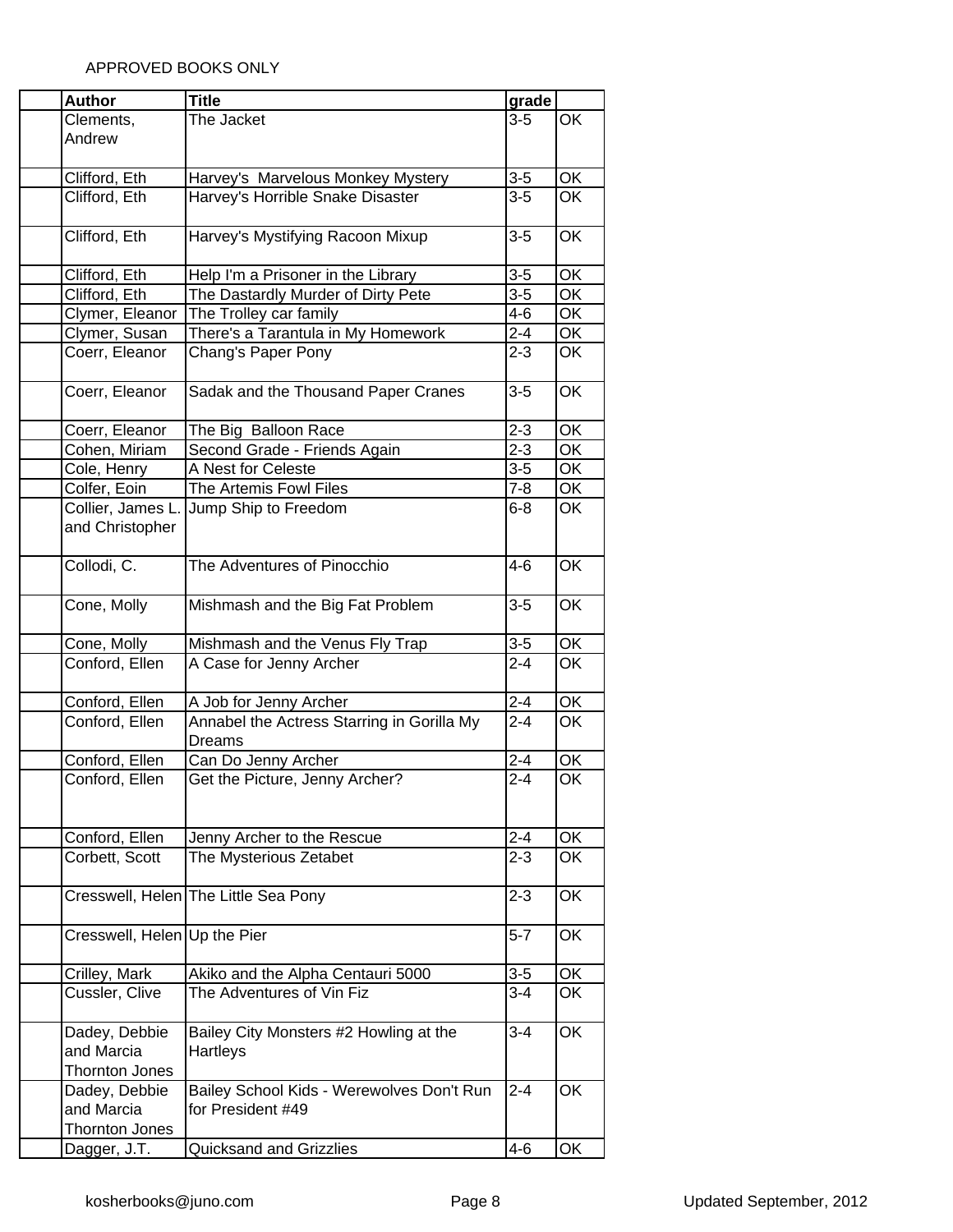|     | <b>Author</b>                | <b>Title</b>                                                               | grade   |                          |
|-----|------------------------------|----------------------------------------------------------------------------|---------|--------------------------|
|     | Dahl, Roald                  | The BFG                                                                    | 4-7     | OK                       |
|     |                              |                                                                            |         |                          |
|     | Dalgiesh, Alice              | The Bears on Hemlok Mountain                                               | $2 - 3$ | OK                       |
|     |                              |                                                                            |         |                          |
|     | Dana Barbara                 | Zucchini                                                                   | $3 - 4$ | OK                       |
|     | Dashner, James               | The 13th Reality: The Journal of Curious                                   | $5 - 8$ | ОK                       |
|     |                              | Letters                                                                    |         |                          |
|     | Davis, Jim                   | Garfields and the Mysterious Mummy                                         | $2 - 3$ | $\overline{\mathsf{OK}}$ |
|     | Dear America                 | Dear America - The Journal of Augustus                                     | $4 - 7$ | OK                       |
|     |                              | Pelletier - The Lewis and Clark Expedition<br>A Birthday Cake For Brimhall | $2 - 3$ | OK                       |
|     | Delton, Judy<br>Delton, Judy | <b>Brimhall Turns Detective</b>                                            | $2 - 3$ | OK                       |
|     | Dicks, Terrance              | Enter T.R.                                                                 | $2 - 5$ | ОK                       |
|     | Dicks, Terrance              | The Case of the Blackmail Boys                                             | $5 - 7$ | OK                       |
|     | Dicks, Terrance              | The Case of the Ghost Grabbers                                             | $4 - 6$ | $\overline{\mathsf{OK}}$ |
| new | Disney-Club                  | Penguin Star Reporter Pick Your Path                                       | $3-5$   | OK                       |
|     | Dixon, Franklin              | Hardy Boys #003 The Secret of the Old Mill                                 | 4-6     | OK                       |
|     | W.                           |                                                                            |         |                          |
|     | Dixon, Franklin              | Hardy Boys #004 The Missing Chums                                          | 4-6     | $\overline{\mathsf{OK}}$ |
|     | W.                           |                                                                            |         |                          |
|     | Dixon, Franklin              | Hardy Boys #008 The Mystery of Cabin                                       | $4 - 6$ | ОK                       |
|     | W.                           | Island                                                                     |         |                          |
|     | Dixon, Franklin              | Hardy Boys #009 The Great Airport Mystery                                  | $4 - 6$ | ОK                       |
|     | W.                           |                                                                            |         |                          |
|     | Dixon, Franklin              | Hardy Boys #012 Footprints Under the                                       | 4-6     | ОK                       |
|     | W.                           | Window                                                                     |         |                          |
|     | Dixon, Franklin              | Hardy Boys #013 The Mark on the Door                                       | $4 - 6$ | OK                       |
|     | W.                           |                                                                            |         |                          |
|     | Dixon, Franklin              | Hardy Boys #015 The Sinister Signpost                                      | $4 - 6$ | OK                       |
|     | W.                           |                                                                            |         |                          |
|     | Dixon, Franklin              | Hardy Boys #018 The Twisted Claw                                           | 4-6     | ОK                       |
|     | W.                           |                                                                            |         |                          |
|     | Dixon, Franklin              | Hardy Boys #021 The Clue of the Broken                                     | $4 - 6$ | OK                       |
|     | W.                           | <b>Blade</b>                                                               |         |                          |
|     | Dixon, Franklin              | Hardy Boys #040 Mystery of the Desert Giant 4-6                            |         | OK                       |
|     | W.                           |                                                                            |         |                          |
|     | Dixon, Franklin              | Hardy Boys #042 The Viking Symbol                                          | $4 - 6$ | OK                       |
|     | W.                           | Mystery                                                                    |         |                          |
|     | Dixon, Franklin              | Hardy Boys #043 The Mystery of the Aztec                                   | $4 - 6$ | ОK                       |
|     | W.                           | Warrior                                                                    |         |                          |
|     | Dixon, Franklin              | Hardy Boys #051 The Masked Monkey                                          | 4-6     | ОK                       |
|     | W.<br>Dixon, Franklin        | Hardy Boys #073 The Billion Dollar Ransom                                  | 4-6     | OK                       |
|     | W.                           |                                                                            |         |                          |
|     | Dixon, Franklin              | The Hardy Boys Ghost Stories                                               | 4-6     | ОK                       |
|     | W.                           |                                                                            |         |                          |
|     | Doherty, Berlie              | <b>Street Child</b>                                                        | $5 - 7$ | ОK                       |
|     |                              |                                                                            |         |                          |
|     | Draper, Sharon               | Ziggy #5 and The Black Dinosaurs - the                                     | 3-5     | ОK                       |
|     | М.                           | <b>Backyard Animal Show</b>                                                |         |                          |
|     | Duey, Kathleen               | American Diaries - Maddie Retta Lauren                                     | 4-6     | OK                       |
|     | Duffey, Betsy                | Lucky on the Loose                                                         | $2 - 3$ | OK                       |
|     |                              |                                                                            |         |                          |
|     | Duncan, Lois                 | Hotel for Dogs                                                             | $3-5$   | OK                       |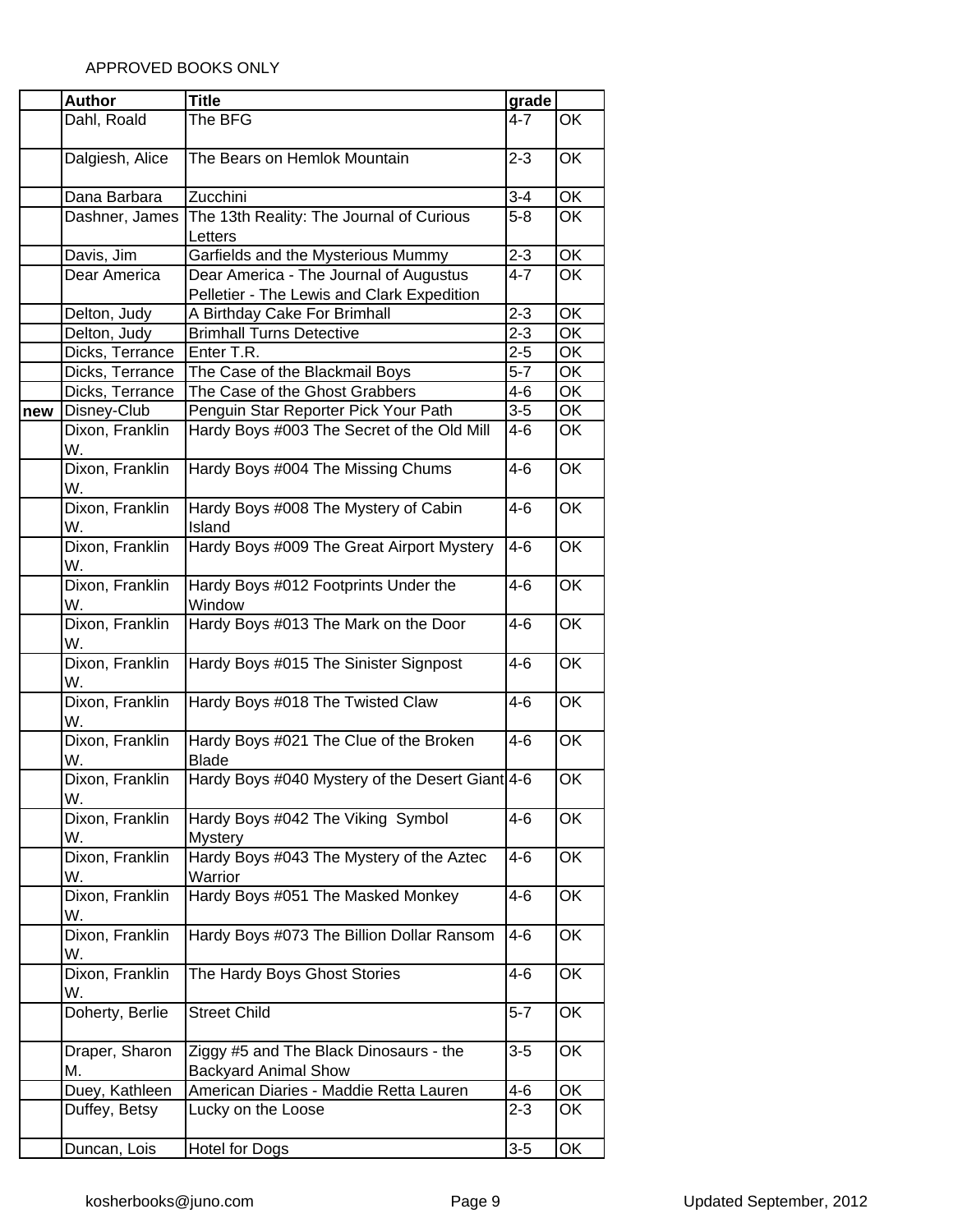| <b>Author</b>            | <b>Title</b>                                                       | grade   |                          |
|--------------------------|--------------------------------------------------------------------|---------|--------------------------|
| DuPrau, Jeanne           | The People of Sparks                                               | $5-8$   | OK                       |
| Earhart, Kristin         | Big Apple Barn - #01 Happy Go Lucky                                | $2 - 3$ | OK                       |
| Earhart, Kristin         | Big Apple Barn - #02 Happy's Big Plan                              | $2 - 3$ | OK                       |
| Earhart, Kristin         | Big Apple Barn - #03 A Sassy Surprise                              | $2 - 3$ | OK                       |
| Earhart, Kristin         | Big Apple Barn - #04 Saddle Up Happy                               | $2 - 3$ | ОK                       |
| Earhart, Kristin         | Big Apple Barn - Roscoe and the Pony<br>Parade #6                  | $2 - 3$ | OK                       |
| Eerie Indiana<br>series  | Eerie Indiana #01 Return to Foreverware                            | $4 - 6$ | OK                       |
| Eerie Indiana<br>series  | Eerie Indiana #03 The Eerie Triangle                               | $4 - 6$ | OK                       |
| Eerie Indiana<br>series  | Eerie Indiana #04 Simon & Marshall's<br><b>Excellent Adventure</b> | $4 - 6$ | ОK                       |
| Eerie Indiana<br>series  | Eerie Indiana #07 Attack of the 2 Ton<br>Tomatoes                  | 4-6     | ОK                       |
| Eerie Indiana<br>series  | Eerie Indiana #08 Who Framed Alice<br>Prophet?                     | 4-6     | ОK                       |
| Eerie Indiana<br>series  | Eerie Indiana #12 They Say                                         | 4-6     | OK                       |
| Eerie Indiana<br>series  | Eerie Indiana #16 Eerie in the mirror                              | 4-6     | OK                       |
| Embry, Margaret Mr. Blue |                                                                    | $2 - 3$ | OK                       |
| Estes, Eleanor           | Ginger Pye                                                         | 4-6     | OK                       |
| Estes, Eleanor           | Miranda the Great                                                  | $4 - 6$ | OK                       |
| Estes, Eleanor           | Pinky Pie                                                          | 4-6     | ОK                       |
| Estes, Eleanor           | Rufus M                                                            | 4-6     | OK                       |
| Estes, Eleanor           | The Curious Adventures of Jimmy McGee                              | $3-5$   | ОK                       |
| Fields, Terri            | The Day the Fifth Grade Disappeared                                | $4-6$   | OK                       |
| Fleischman, Sid          | By the Great Horn Spoon                                            | $3-5$   | OK                       |
| Fleischman, Sid          | Chancy and the Grand Rascal                                        | $3-5$   | OK                       |
| Fleischman, Sid          | Here Comes McBroom                                                 | $2 - 4$ | OK                       |
| Fleischman, Sid          | McBroom and the Big Wind                                           | $2 - 4$ | OK                       |
| Fleischman, Sid          | Mr. Mysterious & Company                                           | $3 - 5$ | OK                       |
| Fleischman, Sid          | The Midnight Horse                                                 | $3-5$   | OK                       |
| Fleischman, Sid          | The Whipping Boy                                                   | $3-5$   | OK                       |
| Fleming, Susan           | Trapped on the Golden Flyer                                        | $3-5$   | $\overline{\mathsf{OK}}$ |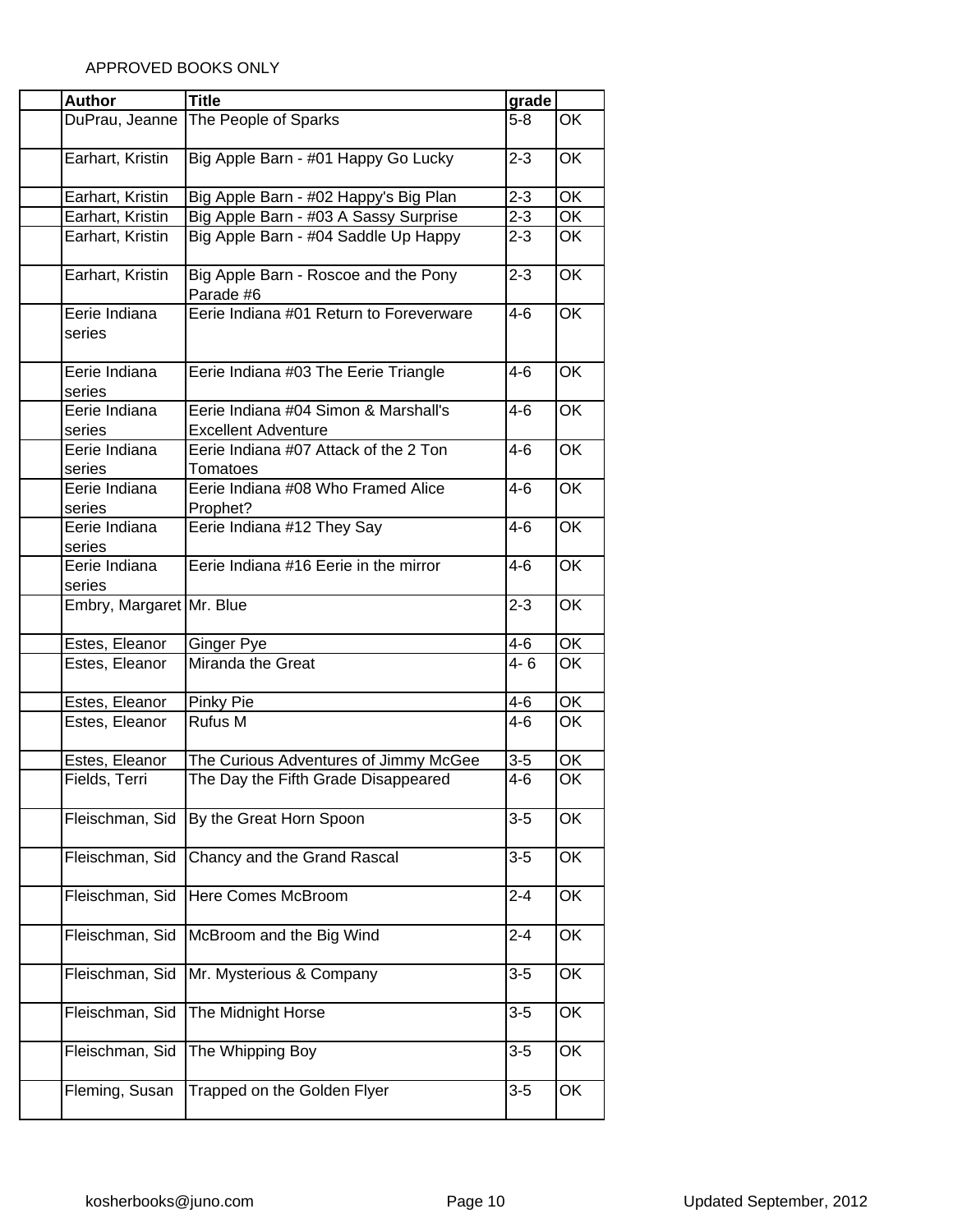| <b>Author</b>        | <b>Title</b>                                    | grade   |                          |
|----------------------|-------------------------------------------------|---------|--------------------------|
| Frederick,           | The Voyage of Patience Goodspeed                | $4 - 7$ | OK                       |
| <b>Heather Vogel</b> |                                                 |         |                          |
|                      |                                                 |         |                          |
|                      |                                                 |         |                          |
| Gackenbach,          | Hooray for Hattie Rabbit                        | $1 - 2$ | OK                       |
| <b>Dick</b>          |                                                 |         |                          |
| Gannett, Ruth        | Elmer and the Dragon                            | $2 - 3$ | OK                       |
| <b>Stiles</b>        |                                                 |         |                          |
| Gannett, Ruth        | My Father's Dragon                              | $2 - 3$ | OK                       |
| <b>Stiles</b>        |                                                 |         |                          |
| Garden, Nancy        | Mystery of the Night Raiders #1                 | $4 - 6$ | OK                       |
| George, Jean         | Case of the missing cutthroats                  | $4-6$   | $\overline{\mathsf{OK}}$ |
| Craighead            |                                                 |         |                          |
|                      |                                                 |         |                          |
| George, Jean         | My Side of the Mountain                         | $6 - 8$ | $\overline{\mathsf{OK}}$ |
| Craighead            |                                                 |         |                          |
| George, Jean         | The Firebug Connection                          | $4 - 6$ | OK                       |
| Craighead            |                                                 |         |                          |
| George, Jean         | There's an owl in the Shower                    | $4 - 6$ | OK                       |
| Craighead            |                                                 |         |                          |
| George, Jean         | Vulpes, The Red Fox                             | $3-6$   | OK                       |
|                      |                                                 |         |                          |
| Craighead            |                                                 |         |                          |
| Giff, Patricia       | Eleven                                          | $5-6$   | OK                       |
| Reilly               |                                                 |         |                          |
| Giff, Patricia       | Lazy Lions, Lucky Lambs                         | $2 - 3$ | OK                       |
| Reilly               |                                                 |         |                          |
| Giff, Patricia       | Say "Cheese"                                    | $2 - 3$ | OK                       |
| Reilly               |                                                 |         |                          |
| Giff, Patricia       | Snaggle Doodles                                 | $2 - 3$ | OK                       |
| Reilly               |                                                 |         |                          |
| Giff, Patricia       | The Powder Puff Puzzle                          | $2 - 3$ | $\overline{\mathsf{OK}}$ |
| Reilly               |                                                 |         |                          |
| Gormley,             | More Fifth Grade Magic                          | $4 - 5$ | OK                       |
| <b>Beatrice</b>      |                                                 |         |                          |
|                      | Greenburg, J. C. Andrew Lost #1 On The Dog      | $2 - 4$ | OK                       |
|                      |                                                 |         |                          |
|                      |                                                 |         |                          |
|                      | Greenburg, J. C. Andrew Lost #2 In the Bathroom | $2 - 4$ | OK                       |
|                      |                                                 |         |                          |
| Greenwald,           | Alvin Webster's Surefire Plan for Success       | $3 - 5$ | OK                       |
| Sheila               | (and how it failed)                             |         |                          |
| Greenwald,           | <b>The Secret Museum</b>                        | $3-5$   | OK                       |
| Sheila               |                                                 |         |                          |
|                      |                                                 |         |                          |
| Greer, Gery and      | Let Me Off This Spaceship                       | $2 - 3$ | OK                       |
| <b>Bob Ruddick</b>   |                                                 |         |                          |
|                      |                                                 |         |                          |
| Gripe, Maria         | The Glassblower's Children                      | 4-6     | OK                       |
|                      |                                                 |         |                          |
| Gruelle, Johnny      |                                                 | $2 - 4$ | OK                       |
|                      | The Magical Land of Noom                        |         |                          |
|                      |                                                 |         |                          |
| Guest, Elissa        | Iris and Walter and the Birthday Party          | $1 - 2$ | OK                       |
| Haden                |                                                 |         |                          |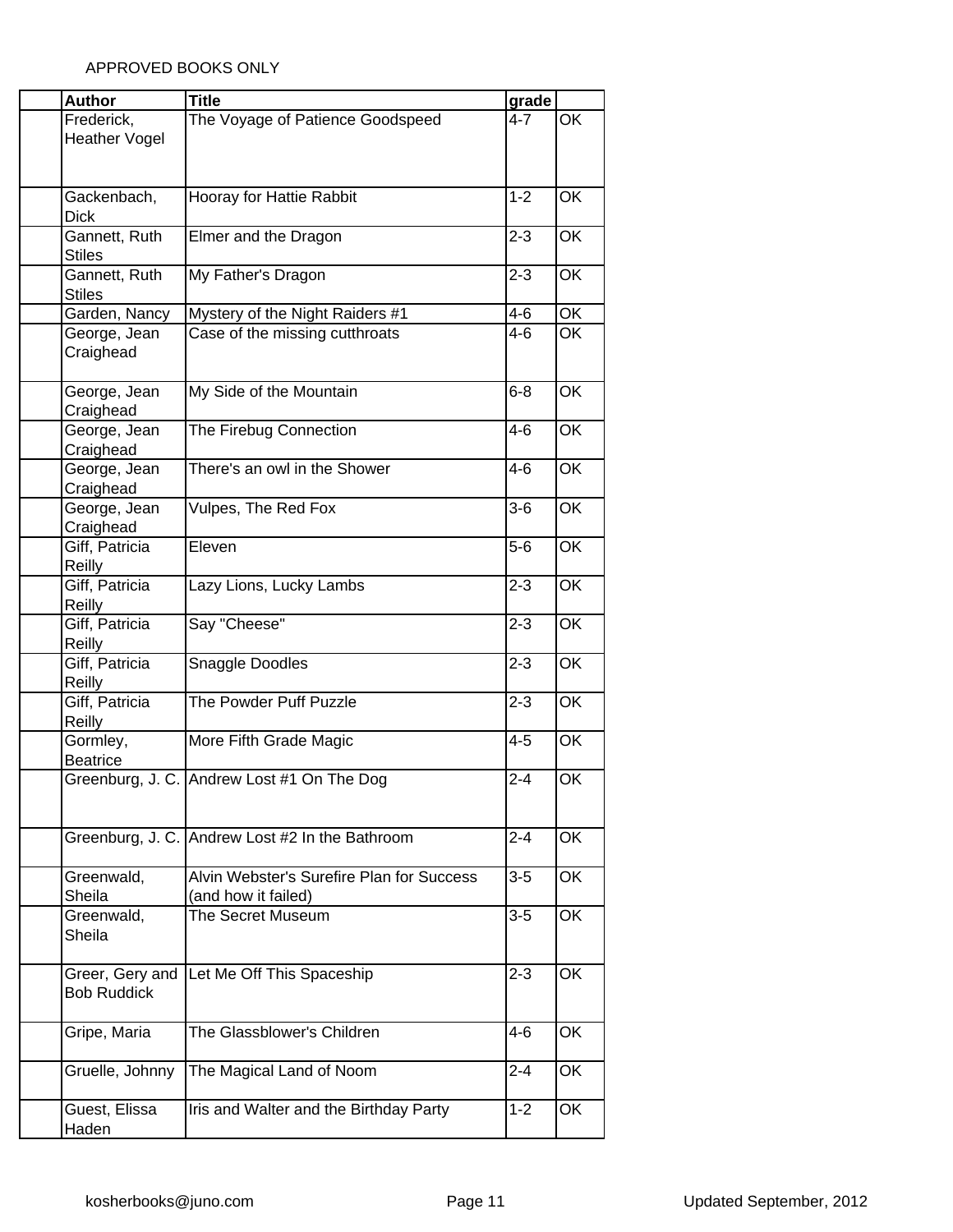| <b>Author</b>    | <b>Title</b>                              | grade   |                          |
|------------------|-------------------------------------------|---------|--------------------------|
| Haas, Dorothy    | Burton's Zoom, Zoom Va-room Machine       | $3-5$   | <b>OK</b>                |
|                  |                                           |         |                          |
| Haas, Jessie     | Beware the Mare                           | $2 - 4$ | OK                       |
| Hall, Lynn       | Wild Mustang (orig. title: A Horse Called | $4 - 6$ | $\overline{\mathsf{OK}}$ |
|                  | Dragon)                                   |         |                          |
| Hallowel,        | Alden All Stars - Last Chance Quarterback | $4 - 6$ | $\overline{\mathsf{OK}}$ |
| Tommy            |                                           |         |                          |
| Hallquist, Britt | <b>Bettina's Secret</b>                   | $3-5$   | <b>OK</b>                |
| G.               |                                           |         |                          |
| Hamilton,        | The House of Dies Drear                   | $6 - 8$ | OK                       |
| Virginia         |                                           |         |                          |
| Hart, Allison    | Rescue - a Police Story                   | $3 - 4$ | OK                       |
| Haywood,         | <b>B</b> is for Betsy                     | $2 - 3$ | $\overline{\mathsf{OK}}$ |
| Carolyn          |                                           |         |                          |
| Haywood,         | Danny's Green thumb                       | $2 - 3$ | $\overline{\mathsf{OK}}$ |
| Carolyn          |                                           |         |                          |
| Haywood,         | <b>Eddie's Friend Boodles</b>             | $2 - 4$ | OK                       |
| Carolyn          |                                           |         |                          |
|                  |                                           |         |                          |
| Haywood,         | Eddie's Happenings                        | $2 - 4$ | OK                       |
| Carolyn          |                                           |         |                          |
| Haywood,         | <b>Eddie's Valuable Property</b>          | $2 - 4$ | $\overline{\mathsf{OK}}$ |
| Carolyn          |                                           |         |                          |
| Heide, Florence  | <b>Brillstone Break-in</b>                | $3-5$   | <b>OK</b>                |
| P. and Roxanne   |                                           |         |                          |
| Heide, Florence  | Mystery of the Mummy's Mask               | $3-5$   | $\overline{\mathsf{OK}}$ |
| P. and Roxanne   |                                           |         |                          |
| Helgerson,       | Horns and Wrinkles                        | $5-7$   | OK                       |
| Joseph           |                                           |         |                          |
| Herman,          | The House on Walenska Street              | $2 - 4$ | OK                       |
| Charlotte        |                                           |         |                          |
| Herman, Gail     | Apollo 13 Space Race                      | $2 - 3$ | $\overline{\mathsf{OK}}$ |
|                  |                                           |         |                          |
| Hesse, Karen     | Sable                                     | $2 - 4$ | OK                       |
| Hildick, E.W.    | The Case of the Wandering Weathervanes    | 4-6     | OK                       |
|                  |                                           |         |                          |
| Hildick, E.W.    | The Serial Sneak Thief                    | $4 - 6$ | OK                       |
| Hildick, EW      | The Case of the Wiggling Wig              | $4 - 6$ | OK                       |
| Hiller, B.B.     | Rent a Third Grader                       | $2 - 4$ | OK                       |
| Hilmmelman,      | Simpson's Snail Sings                     | $1 - 2$ | OK                       |
| John             |                                           |         |                          |
| Hilton, James    | Goodbye Mr. Chips                         | $9+$    | OK                       |
| Hinkle, Thomas   | Shag                                      | $3-5$   | OK                       |
| С.               |                                           |         |                          |
| Hinton, SE       | The Puppy Sister                          | $2 - 4$ | OK                       |
| Hoban, Lilian    | Arthur's Back to School Day               | $2 - 3$ | OK                       |
| Hoban, Lillian   | Arthur's pen pal                          | $2 - 3$ | OK                       |
| Hoban, Lillian   | The Laziest Robot in Zone 1               | $2 - 3$ | OK                       |
| and Phoebe       |                                           |         |                          |
| Hobbs, Valerie   | Sheep                                     | $3-5$   | OK                       |
| Holm, Jennifer L | Baby Mouse #02 Our Hero                   | $2 - 4$ | OK                       |
| and Mathew       |                                           |         |                          |
| Holm             |                                           |         |                          |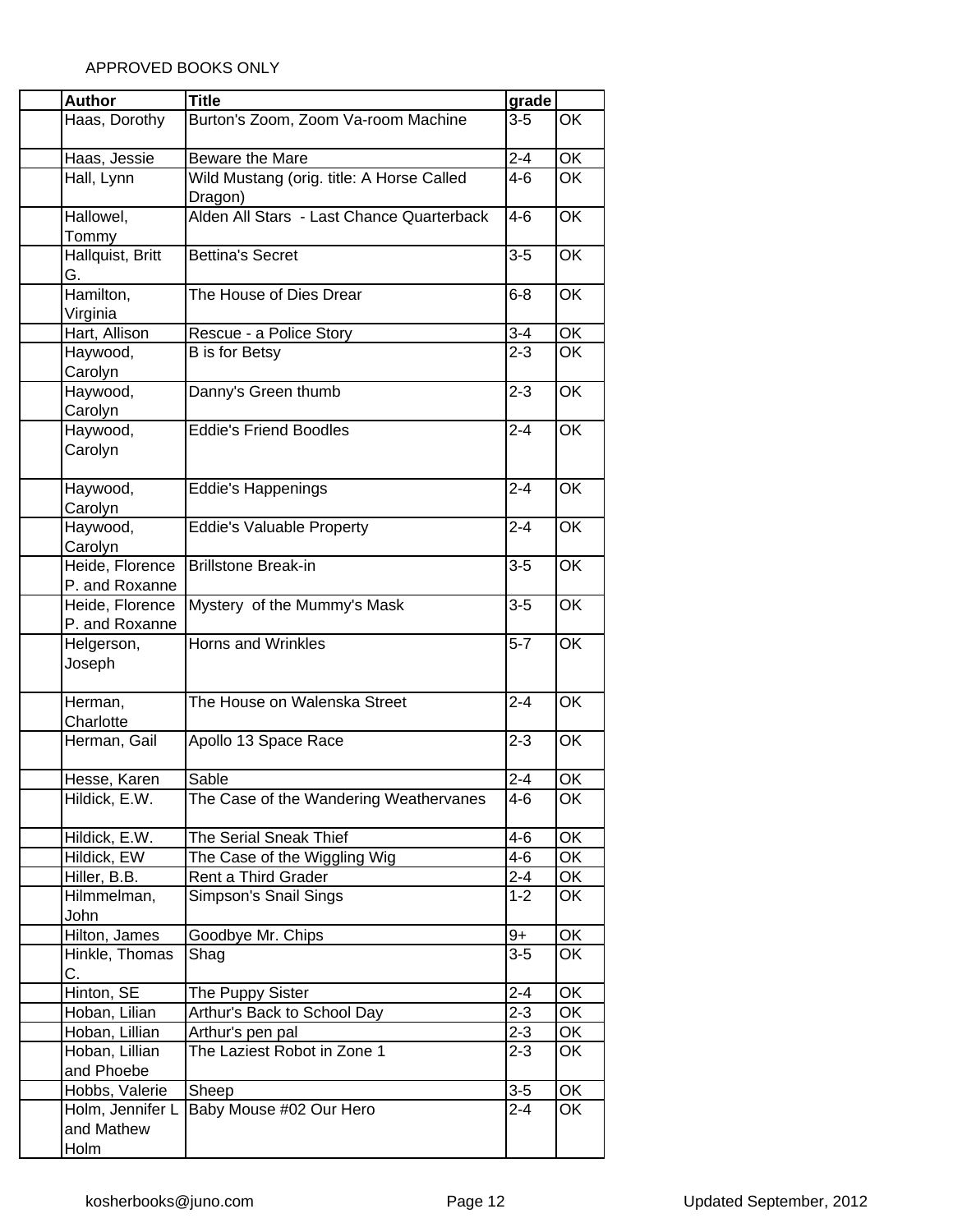| <b>Author</b>         | <b>Title</b>                           | grade   |                          |
|-----------------------|----------------------------------------|---------|--------------------------|
| Holm, Jennifer L      | Baby Mouse #08 Puppy Love              | $2 - 4$ | $\overline{\mathsf{OK}}$ |
| and Mathew            |                                        |         |                          |
| Holm                  |                                        |         |                          |
| Holm, Jennifer L      | Camp Baby Mouse                        | $2 - 4$ | OK                       |
| and Mathew            |                                        |         |                          |
| Holm                  |                                        |         |                          |
| Hooker, Ruth &        | The Kidnapping of Anna                 | $2 - 4$ | OK                       |
| Carole Smith          |                                        |         |                          |
| Horowitz,             | The Switch                             | $4 - 7$ | OK                       |
| Anthony               |                                        |         |                          |
| Howe, Deborah         | The Celery Stalks at Midnight          | $3-5$   | OK                       |
| and James             |                                        |         |                          |
| Howe, James           | Nighty-Nightmare                       | $3-5$   | OK                       |
| Howe, James           | Pinky and Rex and the School Play      | $2 - 3$ | OK                       |
| Howe, Peter           | Waggit's Tale                          | $3-5$   | ОK                       |
| Hurmence,             | A Girl Called Boy                      | $5-7$   | OK                       |
| Belinda               |                                        |         |                          |
| Hurwitz,              | <b>Baseball Fever</b>                  | $3-5$   | OK                       |
| Johanna               |                                        |         |                          |
| Hurwitz,              | Class Clown                            | $3-5$   | OK                       |
| Johanna               |                                        |         |                          |
| Hurwitz,              | E is for Elisa                         | $2 - 3$ | OK                       |
| Johanna               |                                        |         |                          |
| Hurwitz,              | Elisa in the Middle                    | $2 - 3$ | OK                       |
| Johanna               |                                        |         |                          |
| Hurwitz,              | <b>Rip Roaring Russel</b>              | $2 - 3$ | ŌK                       |
| Johanna<br>Hurwitz,   | Russel Rides Again                     | $2 - 3$ | OK                       |
| Johanna               |                                        |         |                          |
| Hurwitz,              | The Up and Down Spring                 | $4 - 6$ | OK                       |
| Johanna               |                                        |         |                          |
| Hurwitz,              | Yellow Blue Jay                        | $2 - 4$ | $\overline{\mathsf{OK}}$ |
| Johanna               |                                        |         |                          |
| Impey, Rose           | No Name Dog                            | $2 - 3$ | OK                       |
| Jarrell, Randall      | The Gingerbread Rabbit                 | $2 - 3$ | OK                       |
| Jenkins, Emily        | Toys go Out                            | $3-5$   | OK                       |
| Jobling, Brenda       | Goose on the Loose                     | $3-5$   | OK                       |
| Johnson,              | <b>Break a Magic Circle</b>            | $3 - 4$ | OK                       |
| Elizabeth             |                                        |         |                          |
| Jones, Rebecca        | Germy Blew It                          | $3-5$   | OK                       |
| С.<br>Joosse, Barbara | Dead Guys Talk                         | $2 - 3$ | ОK                       |
| М.                    |                                        |         |                          |
| Kehret, Peg           | <b>Escaping the Giant Wave</b>         | $3-5$   | ОК                       |
| Kenah,                | The Best Seat in Second Grade          | $1 - 2$ | ОK                       |
| Katharine             |                                        |         |                          |
| Key, Alexander        | Escape to Witch Mountain               | $4 - 6$ | OK                       |
| Key, Alexander        | Return from Witch Mountain             | $4 - 6$ | OK                       |
| Kingfisher,           | Madame Pample Mouse and Her Incredible | $3-5$   | OK                       |
| Rupert                | Edibles                                |         |                          |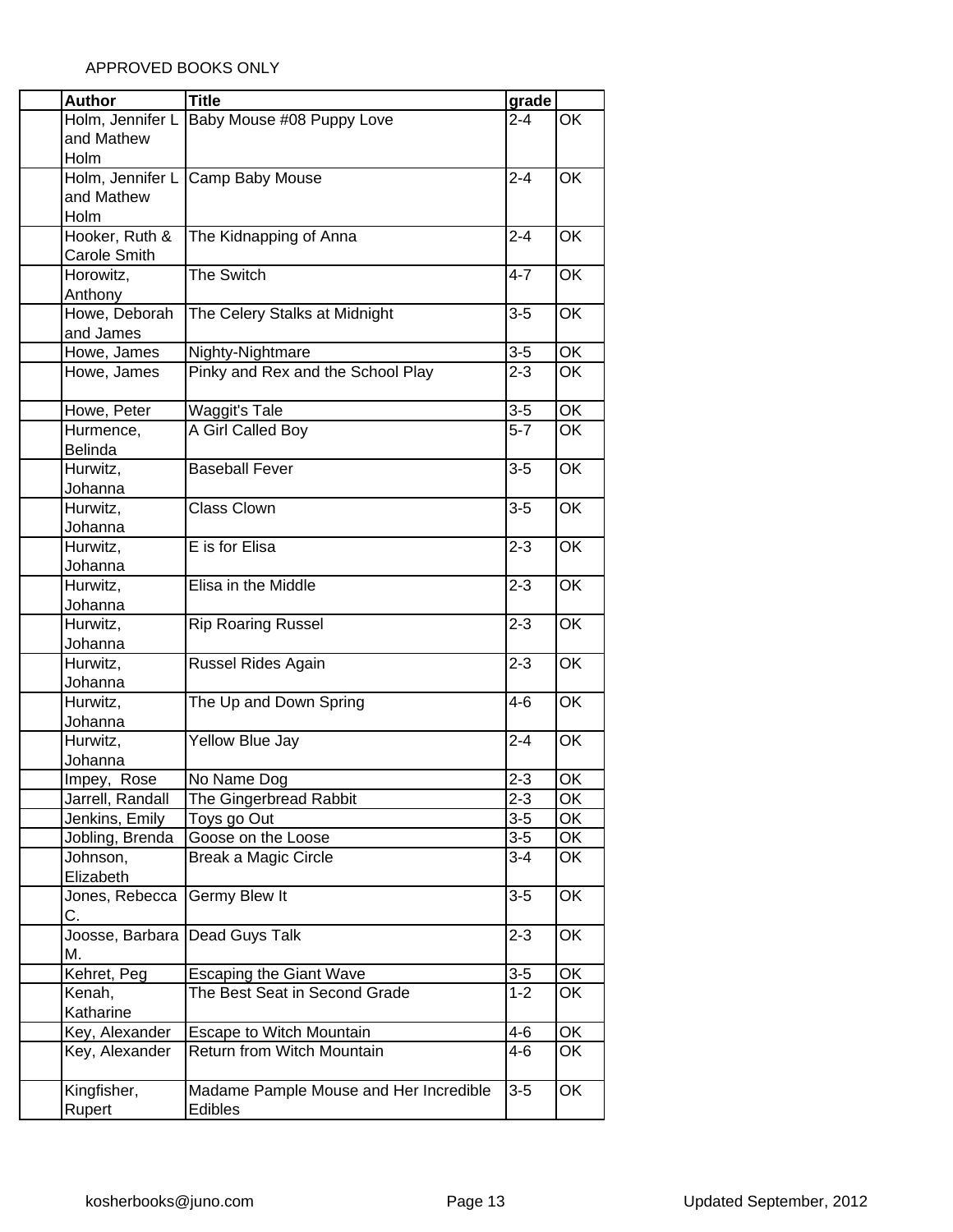|     | <b>Author</b>   | <b>Title</b>                                      | grade            |                          |
|-----|-----------------|---------------------------------------------------|------------------|--------------------------|
| new |                 | King-Smith, Dick A Mouse Called Wolf              | $2 - 4$          | OK                       |
|     |                 |                                                   |                  |                          |
|     |                 |                                                   |                  |                          |
|     |                 | King-Smith, Dick Babe, the Gallant Pig            | $3-5$            | OK                       |
|     |                 |                                                   |                  |                          |
|     |                 | King-Smith, Dick The Cuckoo Child                 | $3-5$            | OK                       |
|     |                 |                                                   |                  |                          |
|     |                 |                                                   |                  |                          |
|     |                 |                                                   |                  |                          |
|     |                 | Kipling, Rudyard The Jungle Book                  | $6 - 8$          | OK                       |
|     |                 |                                                   |                  |                          |
|     | Kline, Suzy     | Horrible Harry and the Dungeon                    | $2 - 3$          | <b>OK</b>                |
|     |                 |                                                   |                  |                          |
|     | Kline, Suzy     | Horrible Harry and the Purple People              | $2 - 3$          | OK                       |
|     | Kline, Suzy     | Horrible Harry Goes to Sea                        | $2 - 3$          | <b>OK</b>                |
|     |                 |                                                   |                  |                          |
|     |                 | Korman, Gordon Island - books 1-3                 | $4 - 7$          | OK                       |
|     |                 |                                                   |                  |                          |
|     |                 |                                                   |                  |                          |
|     |                 | Korman, Gordon Kidnapped - Book 1 - The Abduction | $\overline{5-7}$ | $\overline{\mathsf{OK}}$ |
|     |                 |                                                   |                  |                          |
|     |                 | Korman, Gordon Kidnapped - Book 3 - The Rescue    | $5 - 7$          | <b>OK</b>                |
|     |                 |                                                   |                  |                          |
|     |                 |                                                   |                  |                          |
|     | Krensky,        | Lionel at Large                                   | $2 - 3$          | <b>OK</b>                |
|     | Stephen         |                                                   |                  |                          |
|     | Krensky,        | Lionel's Birthday                                 | $2 - 3$          | OK                       |
|     | Stephen         |                                                   |                  |                          |
|     | Krulik, Nancy   | Katie Kazoo, Switcheroo #29 Major League          | $3-5$            | OK                       |
|     |                 | Mess-up                                           |                  |                          |
|     |                 |                                                   |                  |                          |
|     | Krumgold,       | Onion John                                        | $4-6$            | OK                       |
|     | Joseph          |                                                   |                  |                          |
|     | Kwitz, Mary De  | The Bell Tolls at Mousehaven Manor                | $2 - 4$          | OK                       |
|     | Ball            |                                                   |                  |                          |
|     | Langton, Jane   | The Fledgeling                                    | $4 - 6$          | OK                       |
|     | Laskv           | Grace the Pirate                                  | $2 - 3$          | OK                       |
|     | Lerangis, Peter | Spy X - Proof Positive #3                         | $5-7$            | OK                       |
|     |                 |                                                   |                  |                          |
|     |                 |                                                   |                  |                          |
|     |                 |                                                   |                  |                          |
|     |                 |                                                   |                  |                          |
|     | Lerangis, Peter | Spy X - Tunnel Vision #4                          | $5 - 7$          | $\overline{\mathsf{OK}}$ |
|     |                 |                                                   |                  |                          |
|     |                 |                                                   |                  |                          |
|     |                 |                                                   |                  |                          |
|     |                 |                                                   |                  |                          |
|     | Lerangis, Peter | Watchers #01 - Last Stop                          | $5 - 7$          | OK                       |
|     |                 |                                                   |                  |                          |
|     |                 |                                                   |                  |                          |
|     |                 |                                                   |                  |                          |
|     | Lerangis, Peter | Watchers #03 - ID                                 | $5 - 7$          | OK                       |
|     |                 |                                                   |                  |                          |
|     | Levine, Ellen   | If You Lived In The Time of The San               | $3-5$            | OK                       |
|     |                 |                                                   |                  |                          |
|     |                 | Francisco Earthquake                              |                  |                          |
|     | Levinson,       | The Fourth Grade Four                             | $3-5$            | OK                       |
|     | Marilyn         |                                                   |                  |                          |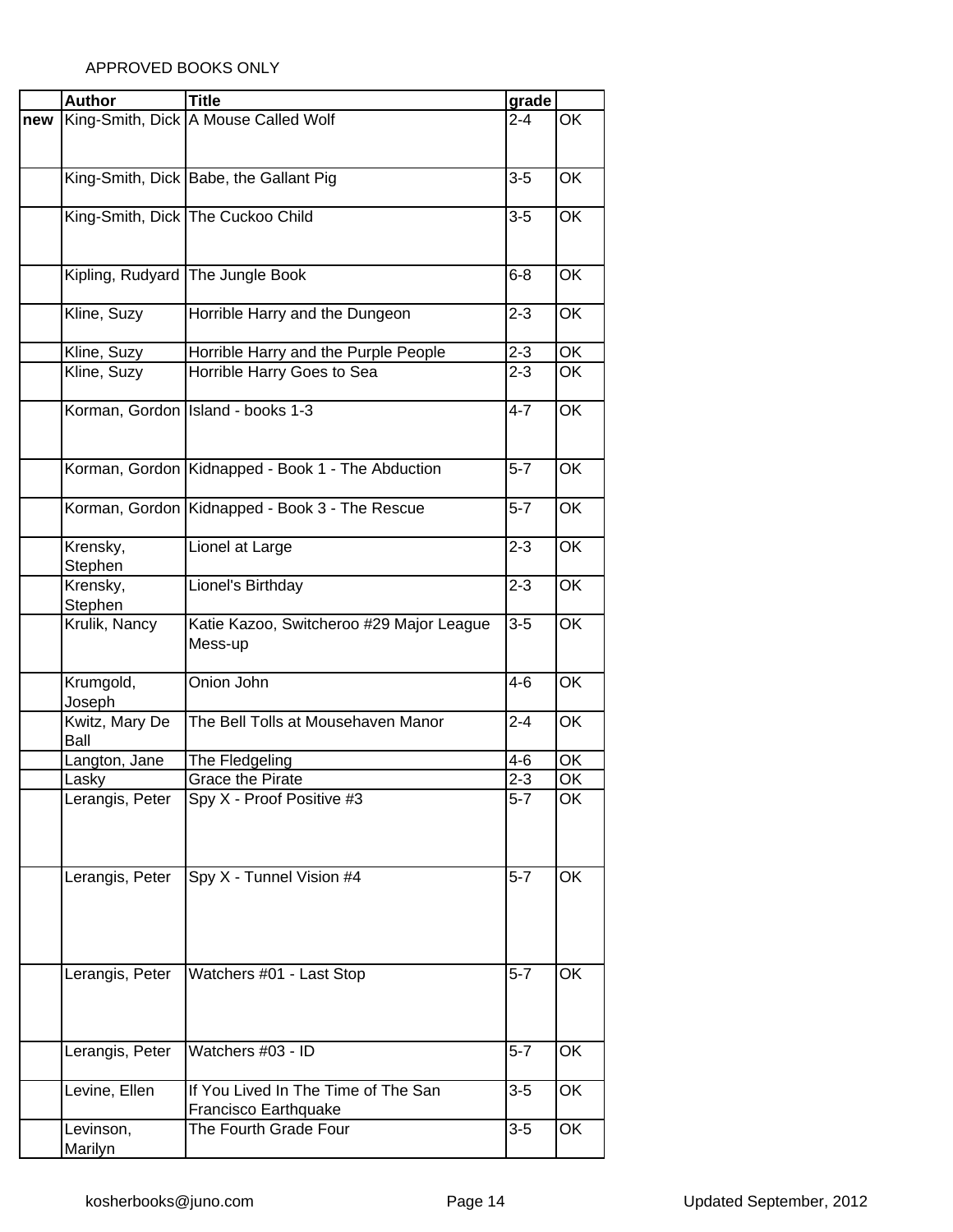| <b>Author</b>    | <b>Title</b>                                 | grade   |                                   |
|------------------|----------------------------------------------|---------|-----------------------------------|
| Lewis, Thomas    | Hill of Fire                                 | $1 - 2$ | OK                                |
| Ρ.               |                                              |         |                                   |
| Lewis, Thomas    | Mr. Sniff and the Motel Mystery              | $1 - 2$ | OK                                |
| Р.               |                                              |         |                                   |
| Lewis, Zoe       | Magic Attic Club - Keisha Discovers Harlem   | $3-5$   | OK                                |
|                  |                                              |         |                                   |
|                  |                                              |         | OK                                |
| Lexau, Joan      | Miss Happ in the Dog Food Caper              | $1 - 2$ |                                   |
|                  |                                              |         |                                   |
| Lindgren, Astrid | Pippi Longstocking                           | $2 - 4$ | OK                                |
|                  |                                              |         |                                   |
|                  |                                              |         |                                   |
| Lindgren, Astrid | Pippi Goes on Board                          | $2 - 4$ | $\overline{OK}$                   |
| Little, Jean     | Mine For Keeps                               | $5 - 7$ | OK                                |
|                  |                                              |         |                                   |
|                  | Lively, Penelope Uninvited Guests            | $3 - 4$ | $\overline{OK}$                   |
|                  |                                              |         |                                   |
| Lobel, Arnold    | Mouse Soup                                   | $1 - 2$ | OK                                |
| Lofting, Hugh    | <b>Doctor Dolittle Tales</b>                 | $3-5$   | $\overline{OK}$                   |
| Lofting, Hugh    | Dr. Doolittle's Zoo                          | $3-5$   | OK                                |
| Lofting, Hugh    | The Voyages of Dr. Doolittle and other Tales | $3-5$   | OK                                |
|                  |                                              |         |                                   |
| Lubar, David     | Punished                                     | $2 - 4$ | OK                                |
| Lucas, D. J.     | Dear Max                                     | $3-5$   | OK                                |
| MacDonald        | Secondhand Star                              | $2 - 3$ | $\overline{OK}$                   |
| MacDonald,       | Mrs. Piggle Wiggle (series)                  | $3-6$   | OK                                |
| <b>Betty</b>     |                                              |         |                                   |
| MacKellan,       | The Ghost of Grannoch Moor                   | $4 - 6$ | OK                                |
| William          |                                              |         |                                   |
| MacLachlan,      | Caleb's Story                                | $4 - 6$ | OK                                |
| Patricia         |                                              |         |                                   |
|                  |                                              |         |                                   |
| Magic School     | Magic School Bus Chapter Book #05 -          | $2 - 4$ | OK                                |
| <b>Bus</b>       | <b>Twister Trouble</b>                       |         |                                   |
| Magic School     | Magic School Bus Chapter Book #07 The        | $2 - 4$ | OK                                |
| Bus              | <b>Great Shark Escape</b>                    |         |                                   |
| Magic School     | Magic School Bus Chapter Book #18 The        | $2 - 4$ | OK                                |
| <b>Bus</b>       | <b>Fishy Field Trip</b>                      |         |                                   |
|                  |                                              |         |                                   |
| Manes, Stephen   | Make Four Million Dollars By Next Thursday   | $3-5$   | OK                                |
| Mason, Simon     |                                              |         | $\overline{\overline{\text{OK}}}$ |
|                  | The Quigleys in a Spin                       | $2 - 4$ |                                   |
| Matlin, Marlee   | Nobody's Perfect                             | $3-5$   | OK                                |
| and Doug         |                                              |         |                                   |
| Cooney           |                                              |         |                                   |
| McGinley,        | The Most Wonderful Doll in the World         | $2 - 3$ | OK                                |
| Phyllis          |                                              |         |                                   |
| Meigs, Cornelia  | The Covered Bridge                           | $3 - 5$ | OK                                |
|                  |                                              |         |                                   |
| Merrill, Jean    | The Pushcart War                             | $5 - 8$ | OK                                |
|                  |                                              |         |                                   |
| Miles, Ellen     | Taylor-Made Tales - The Pirate's Plot        | $3-5$   | OK                                |
|                  |                                              |         |                                   |
|                  |                                              |         |                                   |
| Miles, Ellen     | The Puppy Place - Princess                   | $2 - 4$ | OK                                |
|                  |                                              |         |                                   |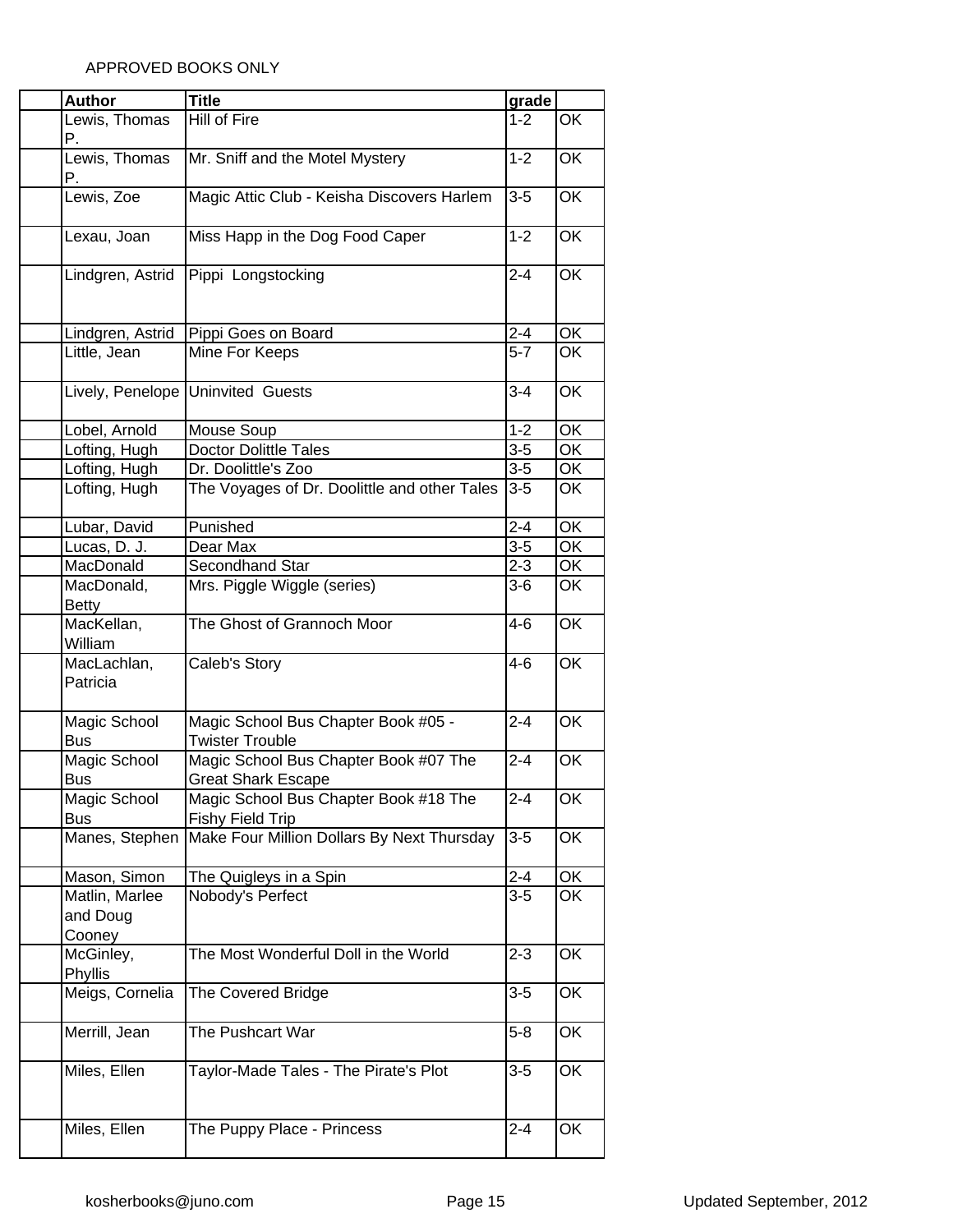| <b>Author</b>                   | <b>Title</b>                                                            | grade   |                 |
|---------------------------------|-------------------------------------------------------------------------|---------|-----------------|
| Milne, A.A.                     | The House at Pooh Corner                                                | $3-5$   | OK              |
| Milne, A.A.                     | When We Were Very Young                                                 | $3+$    | OK              |
| Milne, A.A.                     | Winnie the Pooh                                                         | $3-5$   | OK              |
| Milton, Hilary                  | <b>Blind Flight</b>                                                     | $5-7$   | OK              |
| Milton, Hilary                  | Emergency 10-33 on Channell 11                                          | $4 - 6$ | OK              |
| Milton, Hilary                  | November's Wheel                                                        | $5-7$   | OK              |
| Mohr, Nocholasa The Magic Shell |                                                                         | $2 - 4$ | OK              |
|                                 |                                                                         |         |                 |
| Morpurgo,<br>Michael            | Kensuke's Kingdom                                                       | $3-5$   | OK              |
| Moss, Olivia                    | Butterfly Meadow - Joy's Close Call                                     | $2 - 3$ | OK              |
| My America                      | My America - Corey's Underground Railroad<br>Diary - Message in the Sky | $2 - 4$ | OK              |
| Myers, Laurie                   | <b>Surviving Brick Johnson</b>                                          | $3-5$   | OK              |
| Nabb, Magdalen                  | Josie Smith at School                                                   | $2 - 3$ | OK              |
| Namioka,<br>Lensey              | Yang the Youngest and His Terrible Ear                                  | $3-5$   | OK              |
| Naylor, Phyllis<br>Reynolds     | The Girls' Revenge                                                      | $4 - 6$ | OK              |
| Naylor, Phyllis<br>Reynolds     | The Girls Take over                                                     | $4 - 6$ | OK              |
|                                 | Newman, Robert The Case of the Indian Curse                             | $4 - 6$ | OK              |
|                                 | Newman, Robert The Case of the Somerville Secret                        | $4-6$   | OK              |
| Nix, Garth                      | The Seventh Tower - Aenir                                               | $4 - 7$ | OK              |
| Nix, Garth                      | The Seventh Tower - Into Battle                                         | $4 - 7$ | $\overline{OK}$ |
| Nix, Garth                      | The Seventh Tower - The Violet Keystone                                 | $4 - 7$ | OK              |
| Nix, Garth                      | The Seventh Tower - The Fall                                            | $4 - 7$ | OK              |
| Nixon, Joan<br>Lowery           | Casebusters #6 - Secret of the Time Castle                              | $3 - 5$ | OK              |
| Nixon, Joan<br>Lowery           | Mystery of the Secret Stowaway                                          | $3-5$   | OK              |
| Nixon, Joan<br>Lowery           | Orphan Train Children - David's Search                                  | 4-6     | OK              |
| Nixon, Joan                     | Orphan Train Children - Lucy's wish                                     | 4-6     | OK              |
| Lowery<br>Nixon, Joan           | The Name of the Game was Murder                                         | $6 - 8$ | OK              |
| Lowery<br>Nixon, Joan           | Young Americans - Colonial Williamsburg:                                | $5-7$   | OK              |
| Lowery<br>Norton, Mary          | Will's Story 1771<br>The Borrowers                                      | $3-6$   | OK              |
|                                 |                                                                         |         |                 |
| Norton, Mary                    | The Borrowers Afield                                                    | $3-6$   | OK              |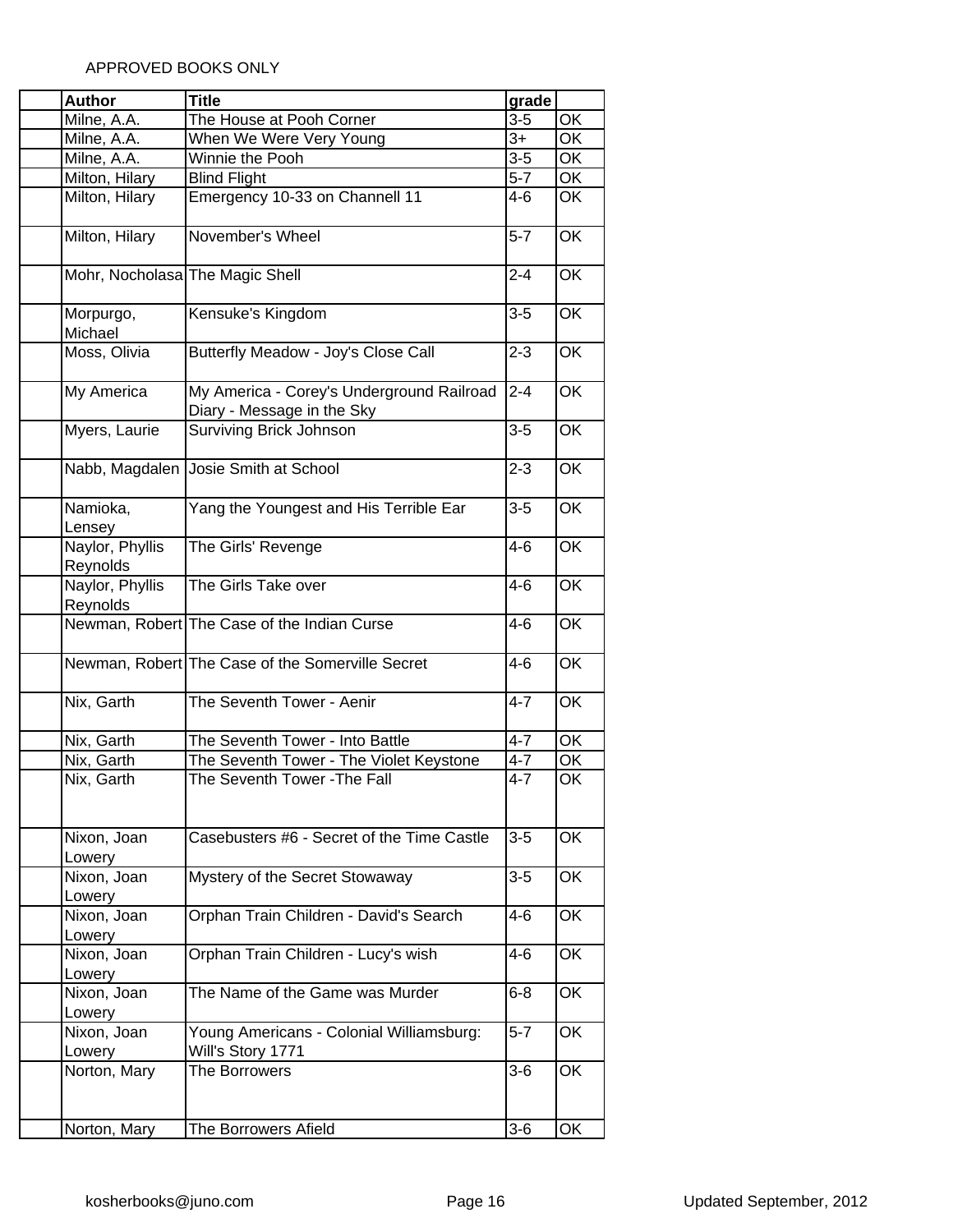| <b>Author</b>                                             | <b>Title</b>                                                    | grade   |    |
|-----------------------------------------------------------|-----------------------------------------------------------------|---------|----|
| Norton, Mary                                              | The Borrowers Afloat                                            | 3-6     | OK |
| O'Brian, Robert<br>C.                                     | Mrs. Frisby & the Rats of NIMH                                  | $5-6$   | OK |
| O'Connor, Jim<br>and Jane                                 | The Ghost in Tent 19                                            | $2 - 4$ | OK |
| O'Dell, Scott                                             | Zia                                                             | $6 - 8$ | OK |
| Osborne, Mary<br>Pope                                     | Magic Tree House - Afternoon on the<br>Amazon #6                | $2 - 3$ | OK |
| Osborne, Mary<br>Pope                                     | Magic Tree House - Civil War on Sunday<br>#21                   | $2 - 3$ | OK |
| Osborne, Mary<br>Pope                                     | Magic Tree House - Dark Day in the Deep<br>Sea #39              | $2 - 3$ | OK |
| Osborne, Mary<br>Pope                                     | Magic Tree House - Dolphins at Daybreak #9                      | $2 - 3$ | ŌK |
| Osborne, Mary<br>Pope                                     | Magic Tree House - Good Morning Gorillas<br>#26                 | $2 - 3$ | OK |
| Osborne, Mary<br>Pope                                     | Magic Tree House - Lions at Lunchtime #11                       | $2 - 3$ | OK |
| Osborne, Mary<br>Pope                                     | Magic Tree House - Midnight on the Moon #8 2-3                  |         | OK |
| Osborne, Mary<br>Pope                                     | Magic Tree House - Night of the New<br>Magicians #35            | $2 - 3$ | OK |
| Osborne, Mary<br>Pope                                     | Magic Tree House - Pirates Past Noon #4                         | $2 - 3$ | OK |
| Osborne, Mary<br>Pope and<br>Natalie Pope<br><b>Boyce</b> | Magic Tree House Research Guide -<br><b>Dolphins and Sharks</b> | $2 - 4$ | OK |
| Pace, Mildred<br>Martin                                   | Old Bones the Wonder Horse                                      | $3-5$   | OK |
| Park, Linda Sue                                           | A Single Shard                                                  | $6 - 8$ | OK |
| Paros, Jennifer                                           | Violet Bing and the Grand House                                 | 2-3     | OK |
| Paton Walsh, Jill                                         | The Green Book                                                  | 4-7     | OK |
| Paulsen, Gary                                             | Grizzly                                                         | $5 - 7$ | OK |
| Paulsen, Gary                                             | Tucket's Travels book 1 - Mr. Tucket                            | $5-6$   | OK |
| Paulsen, Gary                                             | Tucket's Travels book 2 - Call Me Francis<br><b>Tucket</b>      | $5-6$   | OK |
| Paulsen, Gary                                             | Tucket's Travels book 4 - Tucket's Gold                         | $5-6$   | OK |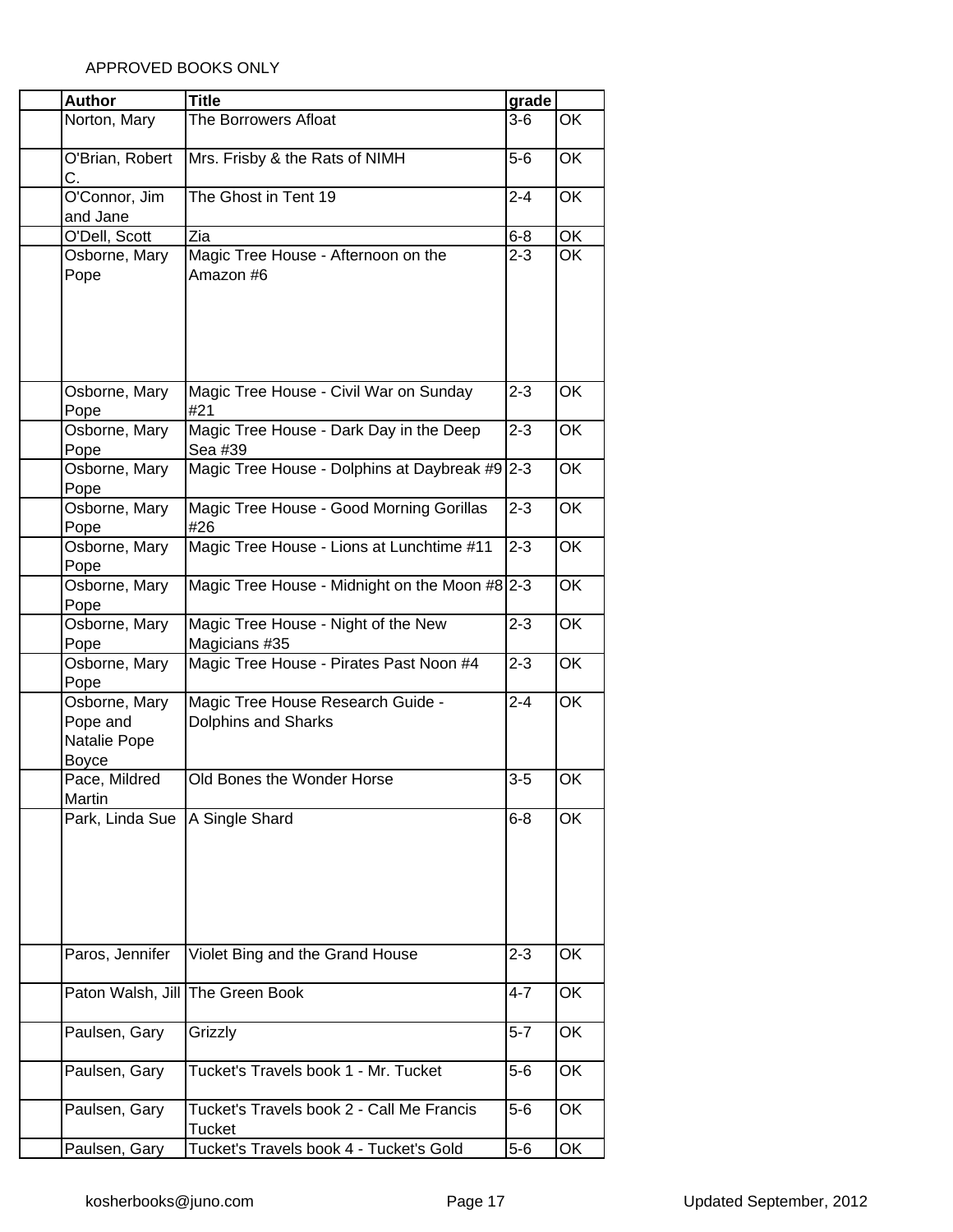| <b>Author</b>                      | <b>Title</b>                                                                           | grade   |                          |
|------------------------------------|----------------------------------------------------------------------------------------|---------|--------------------------|
| Paulsen, Gary                      | Tucket's Travels book 5 - Tucket's Home                                                | $5-6$   | OK                       |
| Pearson, Susan                     | The Green Magician Puzzle #5 - Eagle Eye<br>Ernie                                      | $2 - 3$ | OK                       |
| Penner, Lucille<br>Recht           | Eating the Plates: A Pilgrim Book of Food<br>and Manners                               | $3-5$   | OK                       |
| Pfeffer, Susan<br><b>Beth</b>      | Rewind to Yesterday                                                                    | $4 - 6$ | OK                       |
| Preller, James                     | A Jigsaw Jones Mystery - The Case of the                                               | $2 - 3$ | OK                       |
| Preller, James                     | <b>Disappearing Dinosaur</b><br>A Jigsaw Jones Mystery - The Case of the               | $2 - 3$ | OK                       |
| Preller, James                     | Ghostwriter<br>A Jigsaw Jones Mystery - The Case of the                                | $2 - 3$ | OK                       |
| Preller, James                     | <b>Marshmallow Monster</b><br>A Jigsaw Jones Mystery - The Case of the                 | $2 - 3$ | OK                       |
| Preller, James                     | Runaway Dog<br>A Jigsaw Jones Mystery - the Case of the                                | $2 - 3$ | OK                       |
| Preller, James                     | <b>Sneaker Sneak</b><br>A Jigsaw Jones Mystery - The Case of the<br>Spoiled Rotten Spy | $2 - 3$ | OK                       |
| Prince, Alison                     | <b>Night Landings</b>                                                                  | $5 - 7$ | OK                       |
| Quakenbush,<br>Robert              | Daughter of Liberty - A True Story of the<br><b>American Revolution</b>                | $3 - 5$ | OK                       |
| Rawlings,<br>Marjorie Kinnan       | The Secret River                                                                       | $2 - 3$ | OK                       |
| Reeder, Carolyn                    | Shades of Gray                                                                         | $5 - 8$ | OK                       |
| Roberts, Willo<br>Davis            | Hostage                                                                                | $5-7$   | OK                       |
| Roberts, Willo<br>Davis            | What Could Go Wrong                                                                    | 4-6     | OK                       |
| Robertson, Mary Jemimalee<br>Elsie |                                                                                        | $3 - 5$ | OK                       |
| Rocklin, Joanne                    | Jace the Ace                                                                           | $3 - 5$ | OK                       |
| Rocklin, Joanne                    | <b>Strudel Stories</b>                                                                 | $3-6$   | OK                       |
| Rodda, Emily                       | Dragons of Deltora #1 - Dragon's Nest                                                  | 4-6     | OK                       |
| Rodda, Emily                       | Fairy Realm - The Flower Fairies                                                       | $3 - 4$ | OK                       |
| Rodda, Emily                       | Fairy Realm - The Magic Key                                                            | $3 - 4$ | OK                       |
| Rodda, Emily                       | Fairy Realm - The Unicorn                                                              | $3 - 4$ | $\overline{\mathsf{OK}}$ |
| Rodda, Emily                       | Rowand and the Ice Creepers                                                            | $5 - 7$ | OK                       |
| Rodda, Emily                       | The Key to Rondo                                                                       | $5 - 7$ | OK                       |
| Rodda, Emily                       | The Time Keeper                                                                        | $4 - 6$ | OK                       |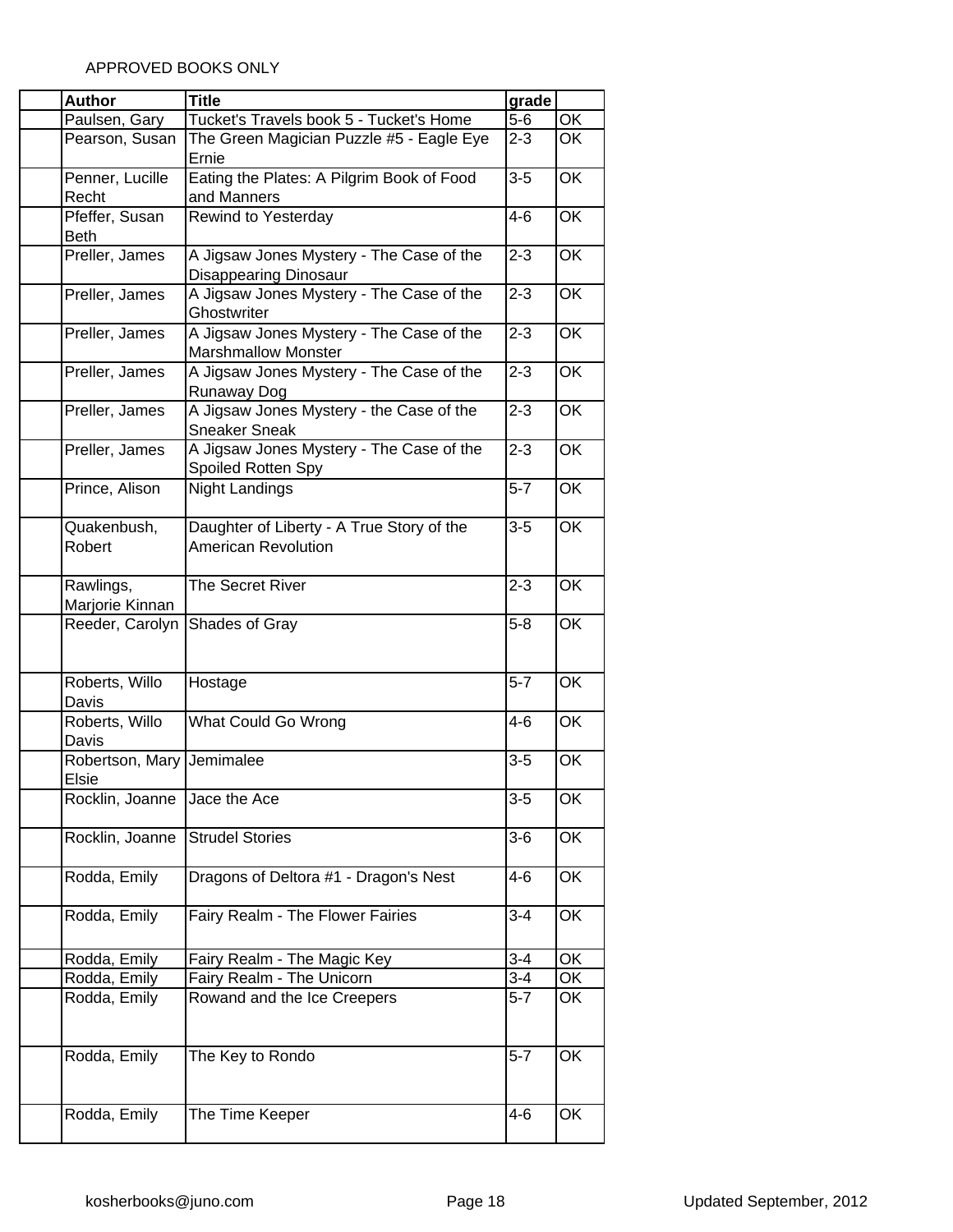| <b>Author</b>    | <b>Title</b>                                      | grade   |                          |
|------------------|---------------------------------------------------|---------|--------------------------|
| Roop, Peter &    | Take a Stand, Rosa Parks!                         | $2 - 4$ | OK                       |
| Connie           |                                                   |         |                          |
| Roop, Peter and  | <b>Buttons for General Washington</b>             | $2 - 4$ | OK                       |
| Connie           |                                                   |         |                          |
| Roop, Peter and  | Keep the Lights Burning, Abbie                    | $2 - 3$ | OK                       |
| Connie           |                                                   |         |                          |
| Roy, Ron         | A to Z Mysteries - The Invisible Island           | $2 - 4$ | OK                       |
| Roy, Ron         | A to Z Mysteries - The Kidnapped King             | $2 - 4$ | OK                       |
| Roy, Ron         | A to Z Mysteries - The Orange Outlaw              | $2 - 4$ | ОK                       |
| Roy, Ron         | Capital Mysteries #01 - Who Cloned the            | $2 - 4$ | OK                       |
|                  | President?                                        |         |                          |
|                  |                                                   |         |                          |
|                  |                                                   |         |                          |
|                  |                                                   |         |                          |
|                  |                                                   |         |                          |
| Roy, Ron         | Capital Mysteries #06 - Fireworks at the FBI? 2-4 |         | OK                       |
|                  |                                                   |         |                          |
| Roy, Ron         | Capital Mysteries #09 - A Thief at the            | $2 - 4$ | OK                       |
|                  | National Zoo                                      |         |                          |
| Runton, Andy     | <b>Owly Tiny Tales</b>                            | $2 - 6$ | OK                       |
|                  |                                                   |         |                          |
| Rylant, Cynthia  | Henry and Mudge and Annie's Perfect Pet           | $1 - 2$ | OK                       |
| Rylant, Cynthia  | Henry and Mudge and the Funny Lunch               | $1 - 2$ | ОK                       |
| Rylant, Cynthia  | Henry and Mudge and the Wild Gooose               | $1 - 2$ | OK                       |
|                  | Chase                                             |         |                          |
| Rylant, Cynthia  | Henry and Mudge Get the Cold Shivers              | $1 - 2$ | $\overline{\mathsf{OK}}$ |
| Rylant, Cynthia  | Mr. Putter and Tabby Make a Wish                  | $2 - 3$ | OK                       |
| Rylant, Cynthia  | Mr. Putter and Tabby Paint the Porch              | $2 - 3$ | ОK                       |
| Rylant, Cynthia  | Mr. Putter and Tabby Spin the Yarn                | $2 - 3$ | OK                       |
|                  |                                                   |         |                          |
| Rylant, Cynthia  | The Cobble Street Cousins #4 - Some Good          | $2 - 4$ | OK                       |
|                  | <b>News</b>                                       |         |                          |
| Rylant, Cynthia  | <b>Thimbleberry Stories</b>                       | $2 - 4$ | OK                       |
|                  |                                                   |         |                          |
| Sachar, Louis    | Sideways Arithmetic from Wayside School           | $5+$    | OK                       |
|                  |                                                   |         |                          |
| Sage, Angie      | Araminta Spookie - Frognapped                     | $3-5$   | OK                       |
| Sage, Angie      | Septimus Heap Book 2: Flyte                       | $6 - 8$ | OK                       |
|                  |                                                   |         |                          |
|                  |                                                   |         |                          |
|                  |                                                   |         |                          |
|                  |                                                   |         |                          |
| Sanderson,       | Alcatraz versus the Evil Librarians               | $5 - 7$ | OK                       |
| <b>Brandon</b>   |                                                   |         |                          |
|                  |                                                   |         |                          |
|                  |                                                   |         |                          |
| Schaefer, Jack   | Old Ramon                                         | $4 - 6$ | OK                       |
| Scheffler, Ursel | <b>Grandpa's Amazing Computer</b>                 | $2 - 4$ | OK                       |
|                  |                                                   |         |                          |
|                  |                                                   |         |                          |
| Schlein, Miriam  | The Year of the Panda                             | $3 - 4$ | OK                       |
| Scieszka, Jon    | Time Warp Trio #05 2095                           | $3-5$   | ОK                       |
| Seldan, George   | The Cricket in Times Square                       | $4 - 6$ | ОK                       |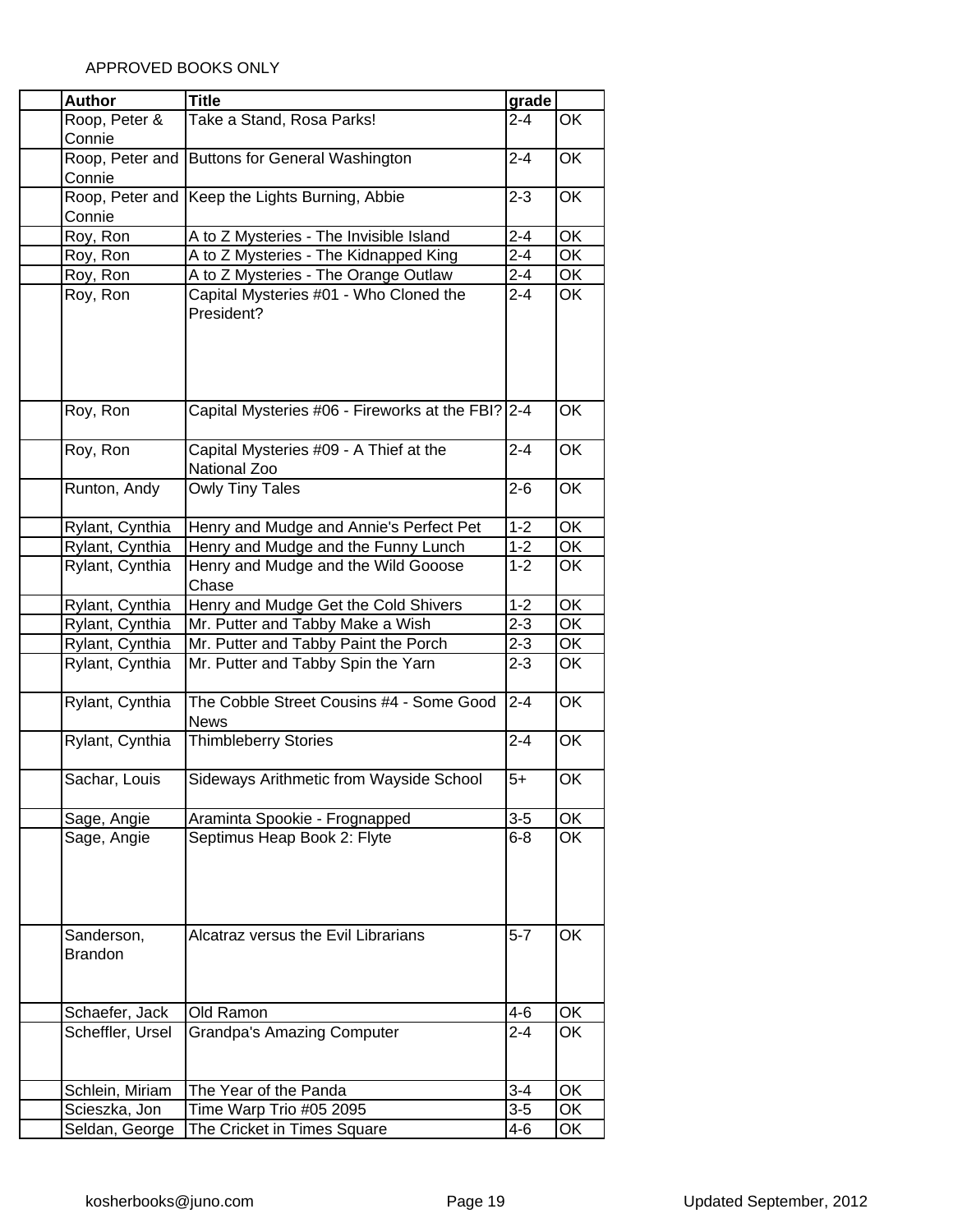|     | <b>Author</b>                                          | <b>Title</b>                                               | grade   |    |
|-----|--------------------------------------------------------|------------------------------------------------------------|---------|----|
|     | Sendak, Maurice Little Bear                            |                                                            | $1 - 2$ | OK |
|     |                                                        | Sendak, Maurice Little Bear's Friend                       | $1 - 2$ | OK |
|     | Sendak, Maurice Little Bear's Visit                    |                                                            | $1 - 2$ | OK |
|     |                                                        | Sendak, Maurice The Sign on Rosie's door                   | $2 - 3$ | OK |
|     |                                                        | Seuling, Barbara Robert and the Triple Rotten Day          | $2 - 3$ | OK |
|     | Sharmat,<br>Marjorie W. and<br><b>Mitchell Sharmat</b> | Nate the Great and the Tardy Tortoise                      | $2 - 3$ | OK |
|     | Sharmat,<br>Marjorie W. and<br><b>Mitchell Sharmat</b> | Nate the Great Talks Turkey                                | $2 - 3$ | OK |
|     |                                                        | Sheth, Kashmira Boys Without Names                         | $5 - 8$ | OK |
|     | Shub, Elizabeth                                        | The White Stallion                                         | $2 - 3$ | OK |
|     | Shura, Mary<br>Francis                                 | The Gray Ghosts of Taylor Ridge                            | $4 - 5$ | OK |
|     |                                                        | Silverman, Erica Cowgirl Kate and Cocoa Horse in the House | $1 - 2$ | OK |
|     |                                                        | Simon, Seymour Einstein Anderson and the Gigantic Ants     | $3 - 5$ | OK |
|     |                                                        | Simon, Seymour Einstein Anderson Goes to Bat               | $3 - 5$ | OK |
|     |                                                        | Simon, Seymour Einstein Anderson Makes up for Lost Time    | $3-5$   | OK |
|     |                                                        | Simon, Seymour Einstein Anderson Shocks his Friends        | $3-5$   | OK |
|     |                                                        | Simon, Seymour Einstein Anderson The Invisible Man         | $3-5$   | OK |
|     | Skolsky, Mindy<br>Warshaw                              | The Whistling Teakettle                                    | $3-5$   | OK |
|     | Slote, Alfred                                          | <b>Finding Buck McHenry</b>                                | $3-5$   | OK |
|     | Slote, Alfred                                          | Make Believe Ball Player                                   | $3-5$   | OK |
|     | Slote, Alfred                                          | My Father, the Coach                                       | $3-6$   | OK |
|     | Smith,<br>Alexander<br>McCall                          | Akimbo and the Lions                                       | $2 - 3$ | OK |
| new | Smith,<br>Alexander<br><b>McCall</b>                   | Akimbo and the Snakes                                      | $3 - 5$ | OK |
| new | Smith,<br>Alexander<br>McCall                          | Harriet Bean and the League of Cheats                      | $3-5$   | OK |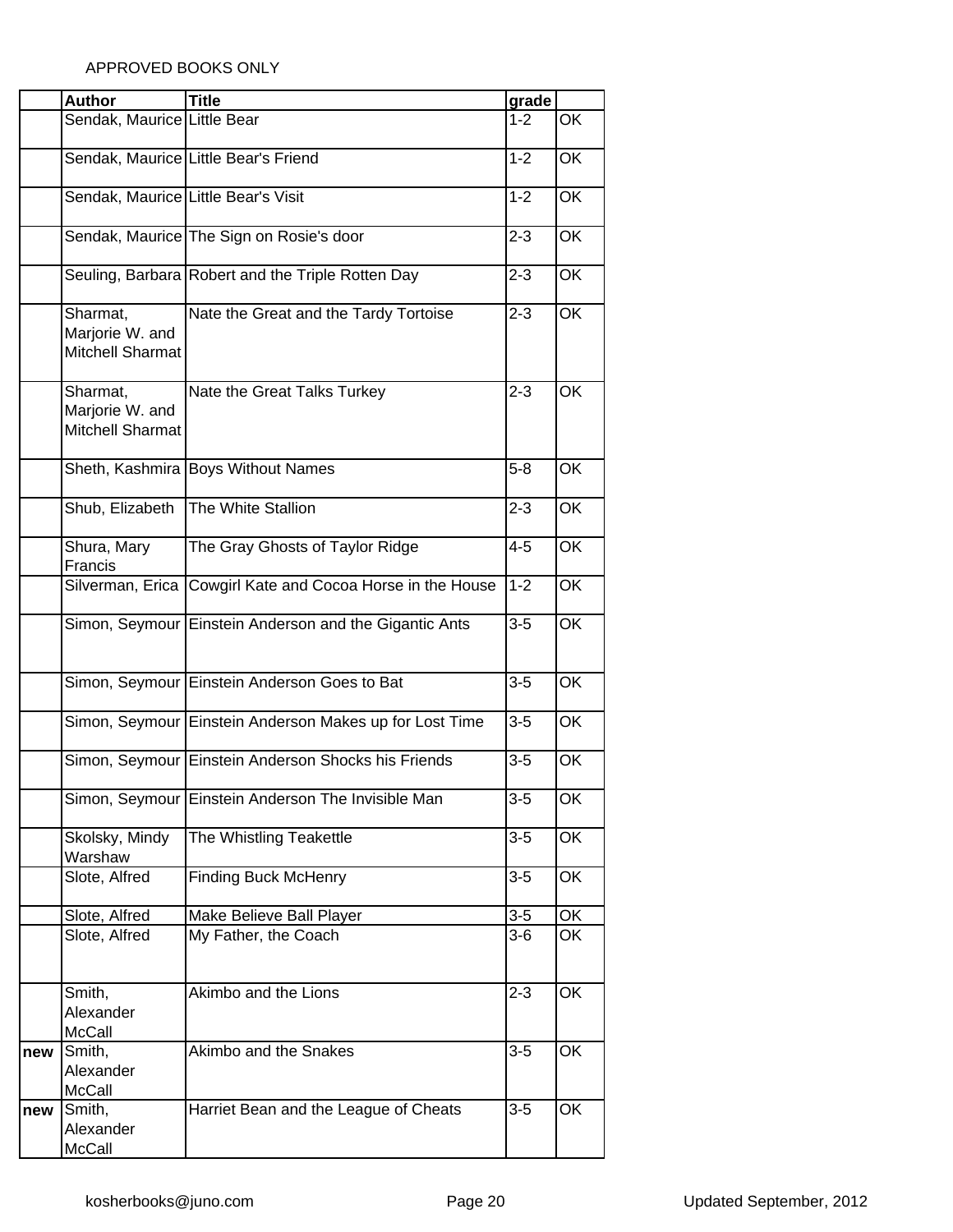| <b>Author</b>                     | <b>Title</b>                                                                    | grade   |                          |
|-----------------------------------|---------------------------------------------------------------------------------|---------|--------------------------|
| Snyder, Carol                     | Ike and Mama and the Once a Year Suit                                           | $2 - 3$ | OK                       |
| Snyder, Zilpha                    | GIB and the Gray Ghost                                                          | $5 - 7$ | <b>OK</b>                |
| Keatley                           |                                                                                 |         |                          |
| Snyder, Zilpha<br>Keatley         | The Treasures of Weatherby                                                      | $4 - 6$ | OK                       |
| Sobol, Donald J.                  | Encyclodedia Brown And the Case of the<br>Jumping Frogs                         | $3-5$   | OK                       |
| Sobol, Donald J.                  | Encyclodedia Brown Boy Detective                                                | $3-5$   | OK                       |
|                                   | Sobol, Donald J. Encyclodedia Brown Saves the Day                               | $3-5$   | OK                       |
|                                   | Sobol, Donald J. Encyclodedia Brown Takes the Cake                              | $3-5$   | OK                       |
|                                   | Sobol, Donald J. Encyclodedia Brown's Book of Wacky<br>Outdoors                 | $3-5$   | $\overline{\mathsf{OK}}$ |
|                                   | Sobol, Donald J. Encyclopedia Brown and the Case of Pablo's<br><b>Nose</b>      | $3-5$   | OK                       |
|                                   | Sobol, Donald J. Encyclopedia Brown and the Case of the<br>Dead Eagles          | $3-5$   | OK                       |
| Sobol, Donald J.                  | Encyclopedia Brown and the Case of the<br><b>Missing Visitor</b>                | $3-5$   | OK                       |
|                                   | Sobol, Donald J. Encyclopedia Brown and the Case of the<br>Sleeping Dog         | $3-5$   | <b>OK</b>                |
|                                   | Sobol, Donald J. Encyclopedia Brown and the Case of the<br><b>Treasure Hunt</b> | $3-5$   | OK                       |
| Speare,<br>Elizabeth<br>George    | The Sign of the Beaver                                                          | $3-6$   | OK                       |
| Spinelli, Jerry                   | <b>Blue Ribbon Blues</b>                                                        | $2 - 4$ | OK                       |
| Spinelli, Jerry                   | <b>Tooter Pepperday</b>                                                         | $2 - 3$ | OK                       |
| Stanley, G. E.                    | Scaredy Cats: The Day the Ants Got Really<br>Mad                                | $1 - 2$ | OK                       |
| Steele, William<br>O.             | The Perilous Road                                                               | $4 - 6$ | OK                       |
| Steig, William                    | The Real Thief                                                                  | $4 - 6$ | OK                       |
| Stevenson,<br>Drew                | <b>Terror on Cemetery Hill</b>                                                  | $3-5$   | OK                       |
| Stevenson,<br><b>Robert Lewis</b> | <b>Treasure Island</b>                                                          | $7 - 8$ | OK                       |
| Stewart, Trenton<br>Lee           | The Mysterious Benedict Society                                                 | $5 - 7$ | OK                       |
| Stilton,<br>Geronimo              | Geronimo Stilton - The Mouse Island<br>Marathon                                 | $2 - 4$ | OK                       |
| Stilton,<br>Geronimo              | Geronimo Stilton - The Temple of the Ruby<br>of Fire                            | $2 - 4$ | OK                       |
| Strasser, Todd                    | Against the Odds - Grizzly Attack                                               | 4-6     | OK                       |
| Streatfield, Noel                 | When the Sirens Wailed                                                          | $6 - 8$ | OK                       |
| Strommen,<br>Judith Bernie        | <b>Grady the Great</b>                                                          | $3-5$   | OK                       |
|                                   | Sullivan, George Lewis and Clark - In their own words                           | $3-5$   | OK                       |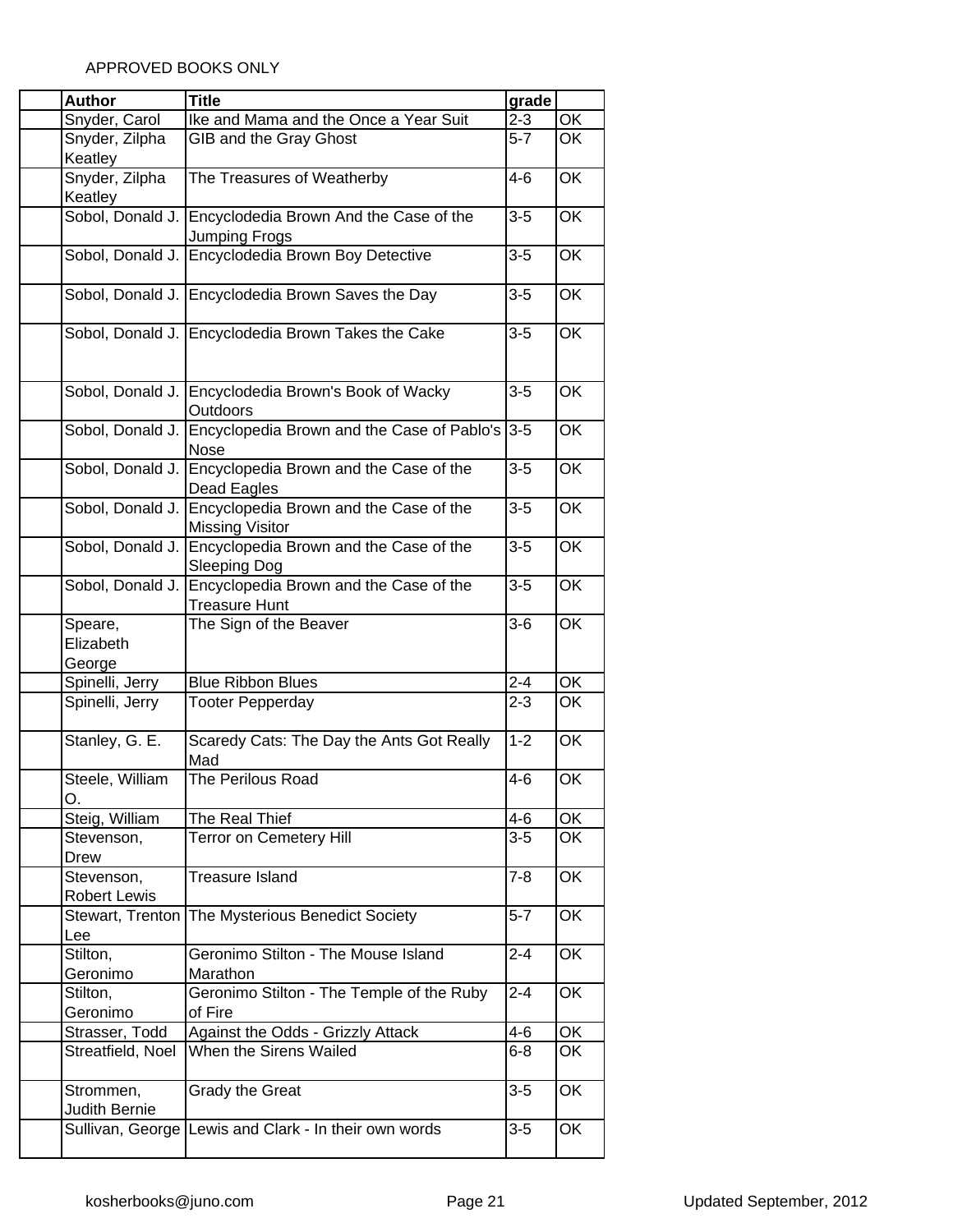| <b>Author</b>                 | <b>Title</b>                                                          | grade            |                                                      |
|-------------------------------|-----------------------------------------------------------------------|------------------|------------------------------------------------------|
| Sullivan, Nick                | The Seventh Princess                                                  | $4 - 6$          | $\overline{OK}$                                      |
| Talbot, Charlene              | Children in Hiding                                                    | $4 - 6$          | $\overline{\mathsf{OK}}$                             |
| Joy                           |                                                                       |                  |                                                      |
|                               |                                                                       |                  |                                                      |
| Taylor, Mildred               | The Well                                                              | $5 - 7$          | OK                                                   |
| D.<br>Taylor,                 |                                                                       | $6 - 8$          | OK                                                   |
| Theodore                      | The Cay                                                               |                  |                                                      |
| Titus, Eve                    | <b>Basil of Baker Street</b>                                          | $3-5$            | OK                                                   |
|                               |                                                                       |                  |                                                      |
| Tolkien, J.R.R.               | The Hobbit or There and Back Again                                    | 8+               | OK                                                   |
|                               |                                                                       |                  |                                                      |
| Townley,                      | The Great Good Thing                                                  | $7 - 8$          | OK                                                   |
| Roderick                      |                                                                       |                  |                                                      |
| Travers P. L.                 | Mary Poppins and the House next door<br>Hallie's Horrible Handwriting | $3-5$<br>$2 - 3$ | $\overline{\mathsf{OK}}$<br>$\overline{\mathsf{OK}}$ |
| Tripp, Valerie<br>Twain, Mark | The Prince and the Pauper - Penguin Edition                           | $4-6$            | OK                                                   |
|                               | level <sub>2</sub>                                                    |                  |                                                      |
| Van Leeuwen,                  | Amanda Pig and her Big Brother Oliver                                 | $2 - 3$          | $\overline{\mathsf{OK}}$                             |
| Jean                          |                                                                       |                  |                                                      |
| Van Leeuwen,                  | More Tales of Oliver Pig                                              | $2 - 3$          | OK                                                   |
| Jean                          |                                                                       |                  |                                                      |
| Van Leeuwen,                  | Tales of Amanda Pig                                                   | $2 - 3$          | <b>OK</b>                                            |
| Jean                          |                                                                       |                  |                                                      |
| Van Leeuwen,                  | The Great Googlestein Museum Mystery                                  | $2 - 4$          | OK                                                   |
| Jean<br>Van Stockholm,        | The Cottage at Bantry Bay                                             | $4-6$            | OK                                                   |
| Hilda                         |                                                                       |                  |                                                      |
| Verne, Jules                  | Master of the World                                                   | $8+$             | OK                                                   |
|                               |                                                                       |                  |                                                      |
|                               |                                                                       |                  |                                                      |
|                               |                                                                       |                  |                                                      |
| Voight, Virginia              | The Gold Smugglers (original title: Patriot's                         | $5 - 7$          | $\overline{\mathsf{OK}}$                             |
| Frances                       | Gold)                                                                 |                  |                                                      |
| Voigt, Cynthia                | The Callender Papers                                                  | $5 - 8$          | OK                                                   |
| Wahl, Jon                     | The Furious Flycycle                                                  | $3 - 4$          | OK                                                   |
|                               |                                                                       |                  |                                                      |
| Wallace,                      | Cousins in the Castle                                                 | $4 - 7$          | OK                                                   |
| <b>Barbara Brooks</b>         |                                                                       |                  |                                                      |
| Wallace,                      | Sparrows in the Scullery                                              | $4 - 7$          | OK                                                   |
| Barbara Brooks                |                                                                       |                  |                                                      |
| Wallace, Bill                 | The Backward Dog                                                      | $3 - 5$          | OK                                                   |
| Wallace, Carol                | Bub, Snow, and the Burly Bear Scare                                   | $3-5$            | OK                                                   |
| and Bill<br>Warner,           | <b>Box Car Children Series</b>                                        | $3-5$            | OK                                                   |
| Gertrude                      |                                                                       |                  |                                                      |
| Chandler                      |                                                                       |                  |                                                      |
|                               |                                                                       |                  |                                                      |
| Wesley, Valerie               | Willimena Rules: How to Fish for Trouble                              | $2 - 3$          | OK                                                   |
| Wilson                        |                                                                       |                  |                                                      |
| Wiley, Melissa                | The Martha Years: Beyond the Heather Hills                            | $3-6$            | OK                                                   |
|                               |                                                                       |                  |                                                      |